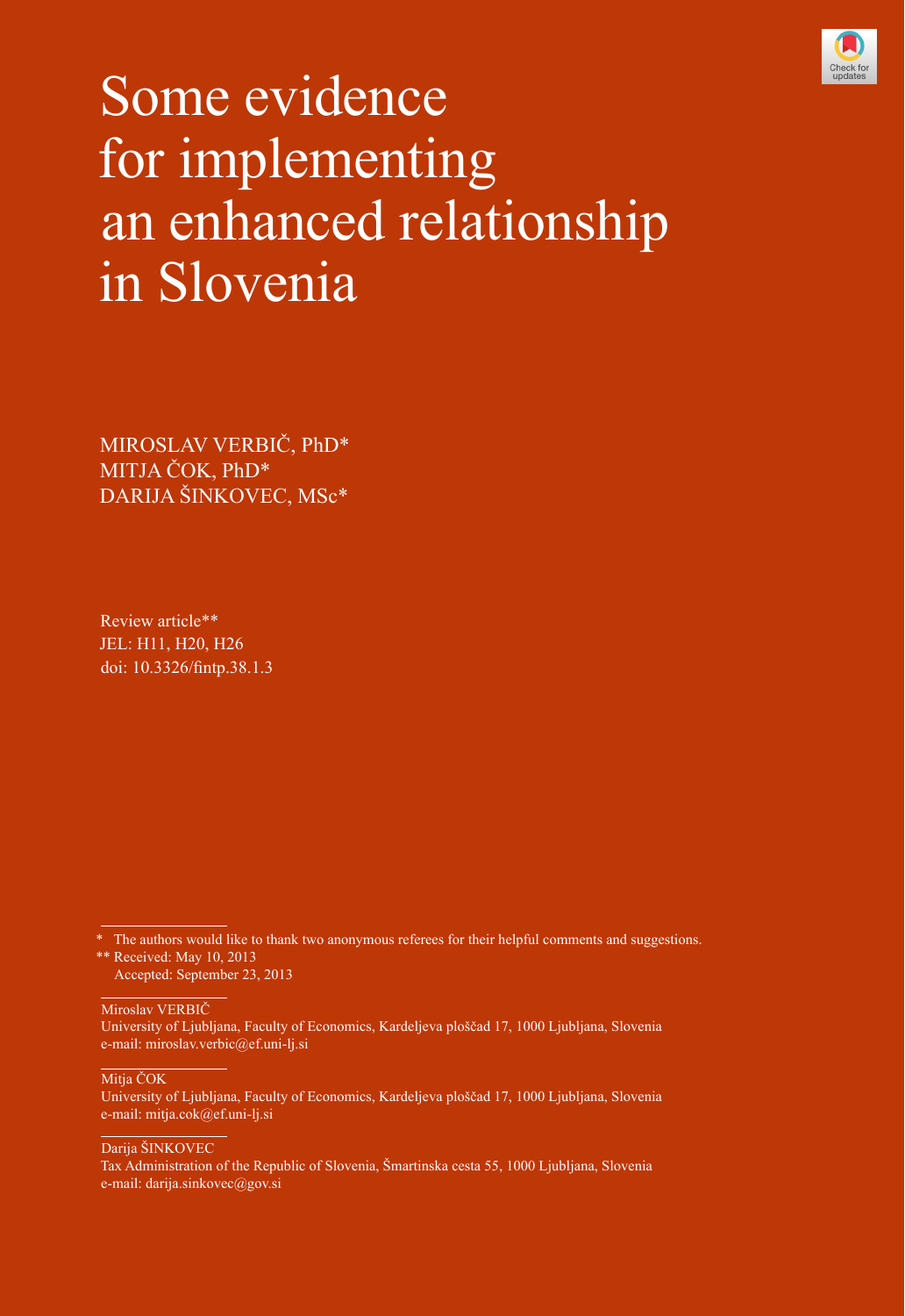# 62 **abstract**

*Fostering an enhanced relationship between the tax administration and taxpayers is a promising approach for transforming traditional vertical relationships into a partnership based on trust and close, proactive cooperation. This article examines an example of such efforts, based on a pilot project in Slovenia called Horizontal Monitoring. After two years of operation, the project has justified its existence and represents a solid basis for extension to a larger group of taxpayers.*

*Keywords: enhanced relationship, horizontal monitoring, pilot project, Slovenia, voluntary tax compliance*

#### **1 introduction**

The typical relationship between a tax administration and a taxpayer involves a taxpayer that completes tax returns and discloses the minimum amount of information needed to administer the required tax. However, the tax administration can demand additional information about the tax declaration and, if necessary, impose enforcement measures. In this relationship, tax intermediaries are not involved as direct parties, although they play an important role in influencing the taxpayer's behavior (OECD, 2007). Because of the prevalence of aggressive tax planning, the OECD (2008) published a report focusing on the trilateral relationships among tax authorities, taxpayers, and tax intermediaries. It recommends creating a cooperative, trust-based relationship with taxpayers, whereby tax authorities need to demonstrate certain key attributes: understanding through commercial awareness, impartiality, proportionality, disclosure and transparency, and responsiveness. This approach should lead to cooperative, trust-based relationships between tax authorities and taxpayers; that is, an "enhanced relationship."

In addition, in 2009 the OECD published a report that focuses on the role of banks in aggressive tax planning and on identifying the benefits of including banks as large taxpayers in the process of an enhanced relationship (OECD, 2009a), and another study from the same year (OECD, 2009b) extends the coverage of a special relationship from large taxpayers and banks to professional associations and government bodies. Several tax administrations have thus recently started to launch special strategies and programs aimed at managing tax compliance, especially in relation to large taxpayers (important with respect to tax revenue).

In enhanced relationship programs, the tax administration's primary goal is to stimulate the taxpayer and tax intermediary to cooperate and increase voluntary tax compliance. A high level of tax enforcement does not always increase tax compliance. In contrast, there are tax systems with a low level of tax enforcement and, simultaneously, a low level of tax avoidance. The key question for any tax administration is thus how to balance out the use of tax enforcement with stimulation for voluntary tax compliance.

FINANCIAL THEORY PRACTICE 38 (1) 61-80 (2014) 38 (1) 61-80 (2014) practice financial theory and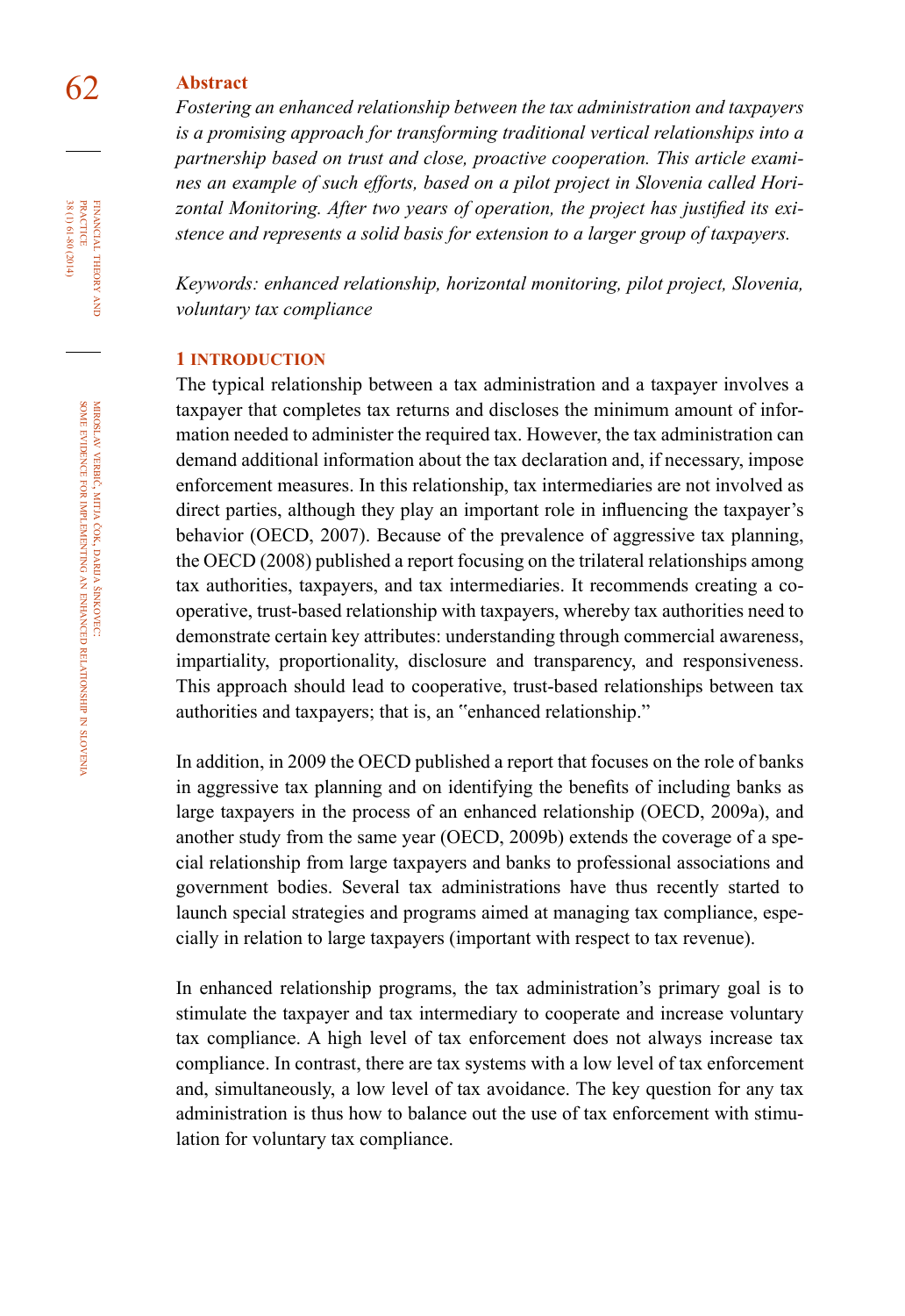The OECD (2008) has identified three basic mechanisms applicable in the adop- $\overline{63}$ tion of an enhanced relationship: (1) a unilateral statement of the tax administration, comprising the enhanced relationship process, and the consequences for taxpayers and tax intermediaries in the event of cooperation and non-cooperation; (2) a charter adopted by the tax administration, taxpayers, and tax intermediaries, defining how they intend to work together and what they are expected to do, and setting out the consequences if they fail to do so; and (3) an agreement between the tax administration and a specific taxpayer, designed to meet their specific needs.

Supported by the OECD and other professional organizations, such as the European Commission (Fiscalis Risk Management Platform Group, 2010) and the Intra-European Organization of Tax Administrations (IOTA, 2012), the enhanced relationship programs are largely based on a series of studies devoted to tax avoidance and tax ethics.<sup>1</sup> The literature on enhanced relationships, especially research, has been very scant so far. One of the purposes of this article is therefore to present an overview of the implementation of enhanced relationships worldwide, with an emphasis on the case of Slovenia.

We also present and analyze an enhanced relationship pilot project that was implemented in 2010 in Slovenia called Horizontal Monitoring. Horizontal monitoring is an example of an enhanced relationship in line with the third mechanism of the OECD (2008) classification (given above). It was launched by the Tax Administration of the Republic of Slovenia (DURS) and includes eighteen of the largest Slovenian corporate taxpayers.<sup>2</sup> The main hypothesis of the article is that horizontal monitoring has proved to be successful, with implicit potential to be applied on a larger scale, throughout the taxpayer community. To support this idea, we introduce a survey among non-participating large taxpayers that was designed and conducted especially for this purpose. In accordance with the findings, we can conclude that the concept of an enhanced relationship is widely supported, although further promotion is needed for the mechanisms to become established in practice. A discussion of the initial implementation of an enhanced relationship and the analysis of non-participation in an enhanced relationship are thus two additional contributions from this article.

The article proceeds as follows. Section two provides an overview of the implementation of enhanced relationships around the world. Section three describes and discusses the elements involved in an introduction of an enhanced relationship in the case of Slovenia, where we focus on the agreement with taxpayers, implementation issues, and evaluation. Section four analyzes non-participation in the en-

<sup>&</sup>lt;sup>1</sup>In addition to the economic factors, several other sociological and psychological factors determine the complex individual attitude toward taxes (Allingham and Sandmo, 1972; Torgler, 2003).

 $^{2}$ In 2011, these eighteen taxpayers employed 20.1% of employees in large corporate taxpayers and 7.9% of all employees in Slovenia (AJPES, 2012).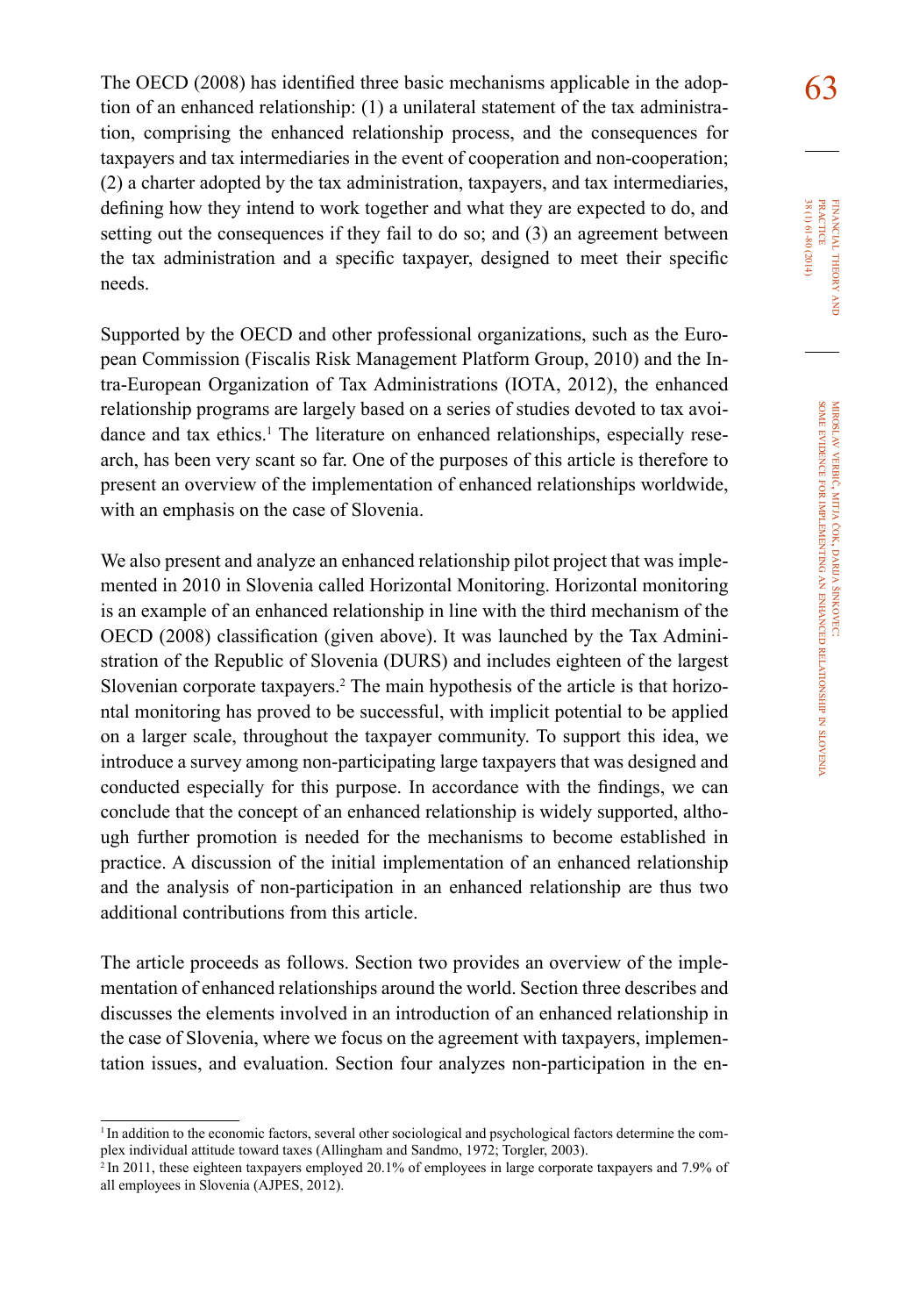FINANCIAL THEORY<br>PRACTICE 38 (1) 61-80 (2014) 38 (1) 61-80 (2014) practice financial theory and

64 hanced relationship process based on our survey. The final section concludes with the main findings.

## **2 overview of implementing an enhanced relationship around the world**

Among the initiators of an enhanced relationship were the Netherlands, Ireland, and the UK. The Netherlands started an enhanced relationship program called Horizontal Monitoring in 2005, initially including twenty large corporate taxpayers.<sup>3</sup> The program represents an attempt by the Dutch Tax and Customs Administration (TCA) to build greater trust in relation to taxpayers as a mechanism to encourage greater disclosure of tax uncertainties and risks. It is based on transparency, understanding, and trust. The TCA and participating taxpayers signed a non-binding agreement obliging taxpayers to notify the TCA of any issues entailing a potential and significant tax risk. The basic requirement is that agreements are concluded with taxpayers whose tax control frameworks are solid. In exchange, the TCA assures tax certainty (OECD, 2007).

In 2007, the program was extended to medium- and small-sized companies, tax intermediaries (such as financial and tax advisors or accountants), and various professional trade and industry organizations. The next phase in the program introduces horizontal monitoring to software producers, in order to enable reliable reporting and monitoring in the entire chain from business transaction to tax return. The TCA emphasizes the importance of the attitude of participating taxpayers' top management to horizontal monitoring (the "tone-at-the-top" principle) because this is crucial for increasing taxpayers' willingness to adopt voluntary tax compliance and for improving the internal tax control framework. From the point of view of a tax administration, it is essential for employees to have excellent knowledge not only of the particular taxpayer's business, but also of its specific branch of industry in order to work with a particular taxpayer (TCA, 2008). The Slovenian Horizontal Monitoring program, introduced in 2010, is based on the Dutch experience and is being implemented with support from the TCA.

Ireland introduced its enhanced relationship program, called the Cooperative Compliance Programme, in 2005 (Revenue – Irish Tax and Customs, 2005; Griffin, 2006). It aims to include large taxpayers that exceed certain turnover and asset thresholds. This program includes comprehensive supervision of all cases related to tax compliance issues. For this purpose, a special department has been established inside the tax administration. Each participating taxpayer is assigned to a particular employee of this unit in order to enable prompt reactions.

<sup>&</sup>lt;sup>3</sup> In the Netherlands, as early as 2002, the Scientific Council for Government Policy recommended changing the relationship between the government and citizens from vertical to horizontal; that is, a move towards more equal relationships, as a consequence of international and social development (TCA, 2008). The government included the recommendations in the Other Government (Andere Overheid) program. These principles were also a basis for TCA pilot projects for developing new forms of cooperation with taxpayers and tax intermediaries; one of these was Horizontal Monitoring in 2005.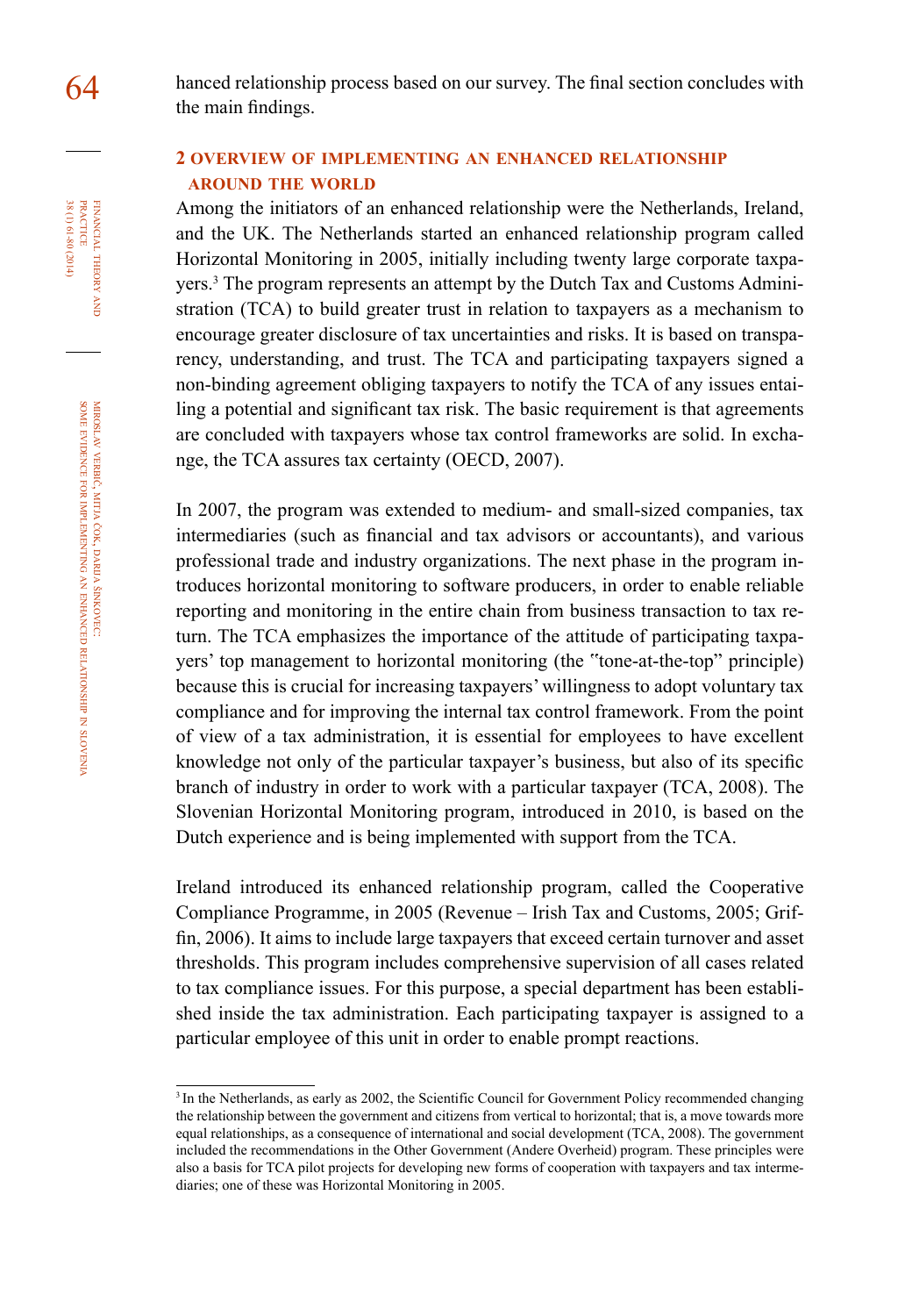The UK started its enhanced relationship program, called the High Risk Corpora- $\overline{65}$ tes Programme, in 2006 based on a unilateral approach; that is, the relationship arises from an assessment of the risk connected with a particular taxpayer (Freedman et al., 2012; HMRC, 2012). The High Risk Corporates Programme has three strategic aims: (1) to induce corporate customers to take a less aggressive approach to tax mitigation and tax filing positions, (2) to increase the openness with which they disclose transactions and their tax impact, and (3) to collect the correct amount of tax from their transactions and profits as effectively as possible — if necessary, determining this through litigation (OECD, 2009c). In 2009, the UK also introduced a Code of Practice on Taxation for Banks. As of 30 June 2010, over 100 banks had adopted this code and many more, including most of the largest banks, were actively working towards adopting it (OECD, 2010).

In the EU, a form of enhanced relationship is also currently being implemented in Belgium, Denmark, Germany, Austria, Spain, and Sweden (Stevens et al., 2012). The concept is also known in Switzerland (Bugnon, 2012), in southeast Europe Macedonia introduced a program of horizontal monitoring (European Commission, 2011), and the Croatian tax administration has been preparing to introduce a pilot enhanced-relationship program funded by the Matra-flex short-term program (Government of the Republic of Croatia, 2012). As in Slovenia, both southeast European projects are being supported by the TCA.

Among the OECD countries, Australia, Canada, New Zealand, and the U.S. have also introduced such programs (Stevens et al., 2012). For example, the Compliance Assurance Process (CAP) in the U.S. started in 2005 and represents a realtime, year-by-year audit program devoted to large companies. The seventy-three taxpayers participating at the time of its introduction turned into 160 participants by 2012. The program starts at the beginning of a taxpayer's financial year and finishes after its tax return is submitted. The taxpayer discloses all transactions and connected tax positions in real time, and any open issues are resolved with the tax administration before the tax return is completed (OECD, 2007; IRS, 2012).

However, there are several theoretical and practical concerns related to the enhanced relationship, deriving from constitutional (legal) and practicability issues (Burton and Dabner, 2008; Druen, 2012; Stevens et al., 2012), such as conflicts of interest or unequal treatment of taxpayers. Freedman et al. (2012) found that the enhanced relationship program overall has been successful in achieving some aims (such as better allocation of resources within the tax authority), but not others (such as moderating the tax planning of certain types of corporate taxpayers). In a similar way, Burton and Dabner's (2012) analysis of enhanced relationships in Australia, New Zealand, and the UK summarizes the difficulties in implementing the enhanced relationship as ideological tensions, legislative constraints, institutional and internal constraints, and international pressures.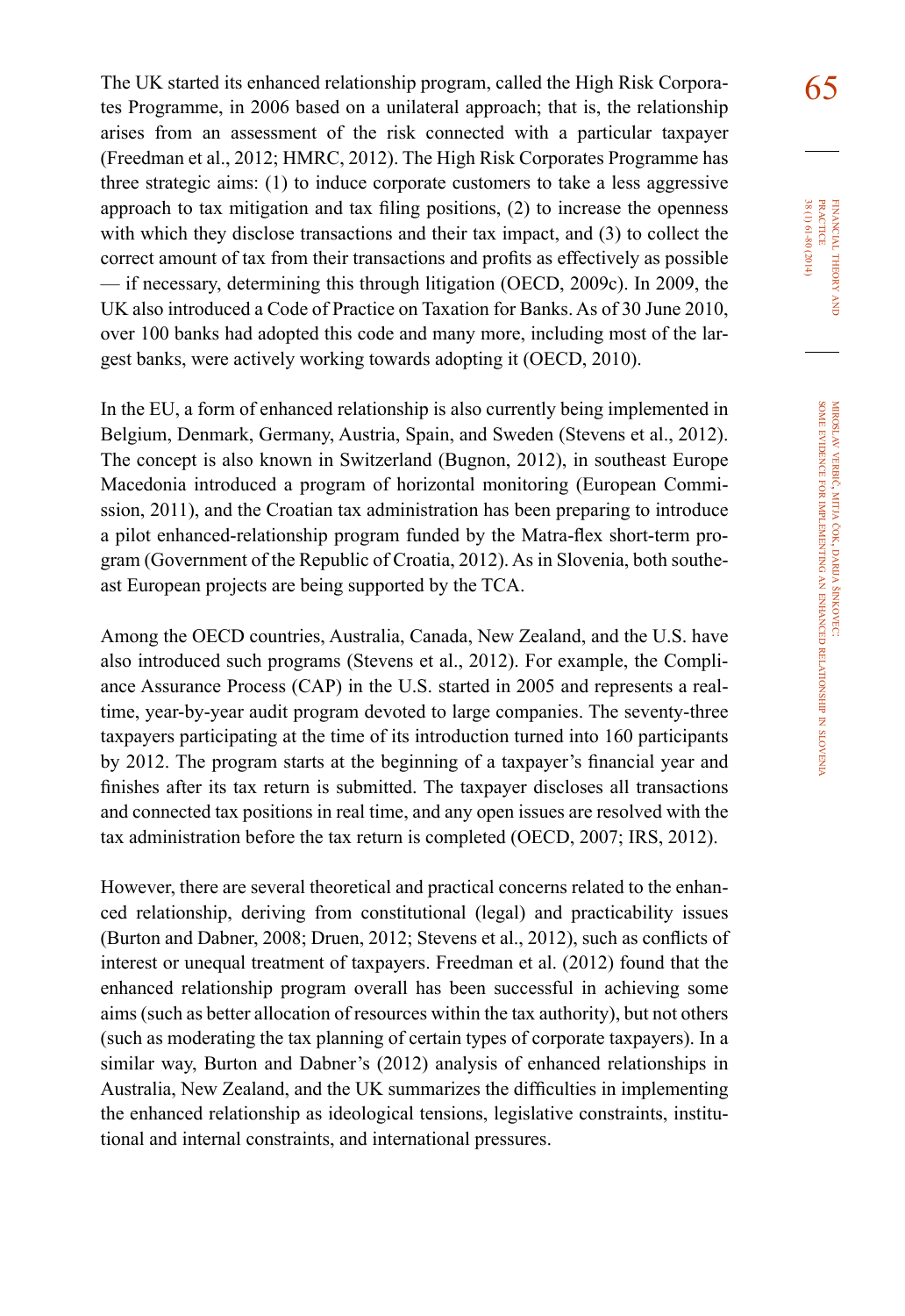FINANCIAL THEORY<br>PRACTICE 38 (1) 61-80 (2014) 38 (1) 61-80 (2014) practice financial theory and

# 66 **3 the enhanced relationship in slovenia: the horizontal monitoring process**

In Slovenia, an enhanced relationship project started in 2010 under the title Horizontal Monitoring as a consequence of establishing the DURS strategic business plan for 2010-2013 (DURS, 2010). It became obvious while preparing the strategic business plan that a small tax administration with limited resources needs an alternative approach to the standard vertical relationship with taxpayers and tax intermediaries, especially in the context of the complex environment of the ongoing (late-2000s) economic and financial crisis.

The new business strategy has therefore set increased voluntary tax compliance as the first strategic objective (DURS, 2010). Its implementation requires the services of DURS to be provided in such a way that (Šinkovec, 2012a): (1) procedures are simplified for taxpayers that are willing to comply, (2) all necessary assistance is given to taxpayers that strive for compliance but are not always successful, (3) taxpayers that are not willing to comply are deterred from doing so with fast and effective identification of the evasion and avoidance of their tax obligations, and (4) all possible enforcement measures provided by law are applied to taxpayers determined not to comply.

In addition to the new business strategy, the initiation of the horizontal monitoring project was based on a series of studies and guidelines of relevant international organizations, such as the IOTA mentioned above, the EC/Fiscalis Risk Management Platform Group, and the OECD, as well as some domestic analyses (Filipović, 2009; Centa-Debeljak, 2010). These analyses revealed an already high level of voluntary tax compliance among the largest taxpayers. As a result, it was decided to commence a two-year pilot enhanced relationship project. From the outset, the TCA actively cooperated through the transfer of experience and knowhow, resulting in many similarities between the Slovenian and Dutch enhanced relationship processes.

#### **3.1 agreement with taxpayers**

In March 2010, the first public presentation of horizontal monitoring was organized in cooperation with the TCA, followed by a public call to all large corporate taxpayers<sup>4</sup> that had already established a system of internal tax control (Centa-Debeljak, 2011) to join the pilot project in May 2010. At this stage, organizations of professions were involved, such as the Bank Association of Slovenia, to inform and motivate large corporate taxpayers to participate. In the introductory phase of an enhanced relationship project, the tax administration usually approaches large corporate taxpayers first because they are typically low-risk taxpayers with a series of external advisors that also indirectly become part of this process. In this

<sup>4</sup> There were 721 large corporate taxpayers in Slovenia in 2010, representing 1.3% of all companies. They were very important from the viewpoint of public revenues, contributing 53% of the entire amount of corporate income tax collected, 54% of revenue generated, and involving 40% of all employees (Šinkovec, 2012b).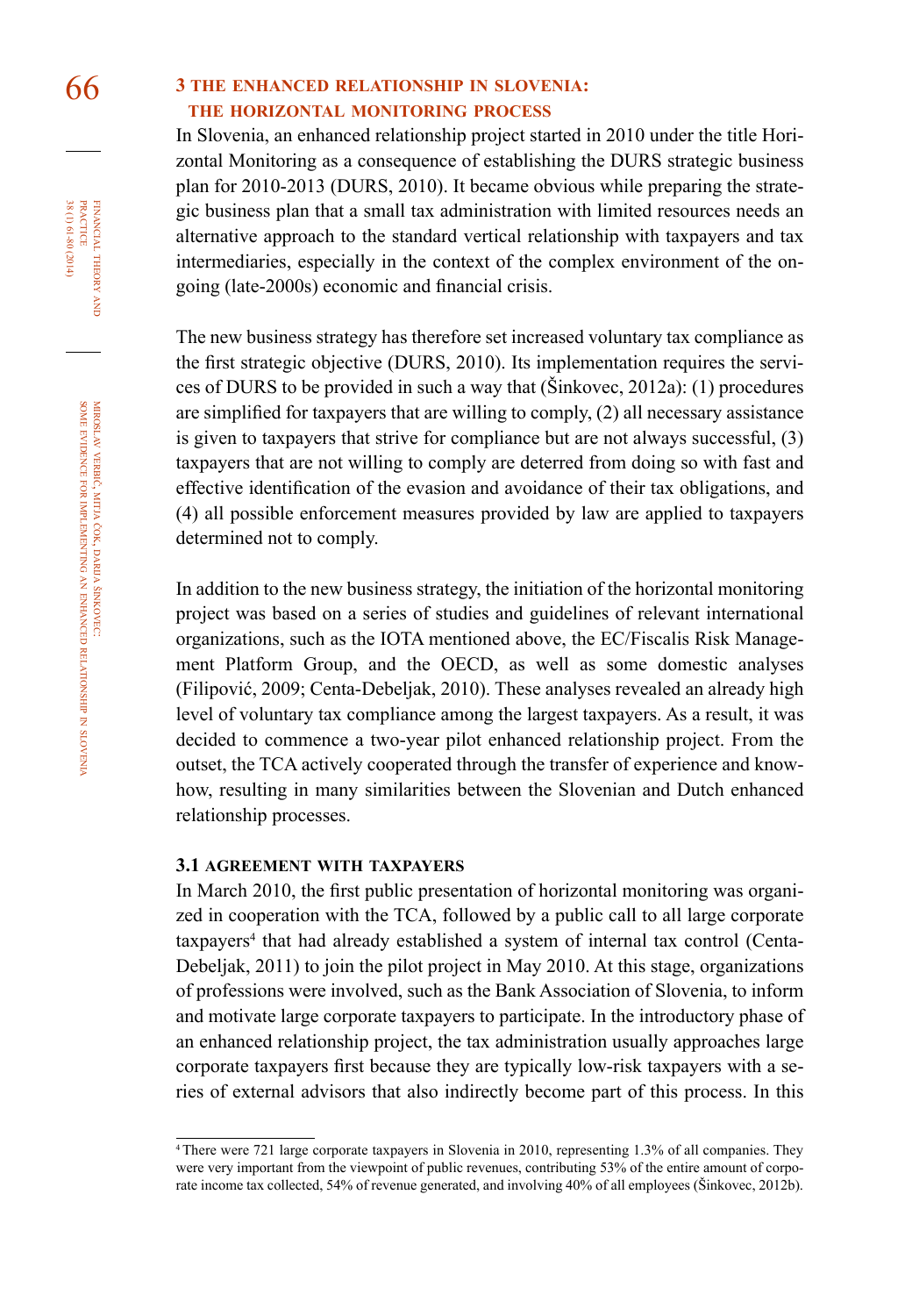way, all three participant groups become involved. As a result, the starting number  $\overline{67}$ of participating taxpayers was fairly small; out of 721 large corporate taxpayers in 2010, eighteen responded and were included in the pilot project of horizontal monitoring.<sup>5</sup> Table 1 presents the structure by industry of large corporate taxpayers in Slovenia in 2010.

## **table 1**

| Industry                 | All large corporate taxpayers |         | Included in horizontal monitoring |         |
|--------------------------|-------------------------------|---------|-----------------------------------|---------|
|                          | Number                        | Percent | <b>Number</b>                     | Percent |
| Finance and<br>insurance | 90                            | 12.5    |                                   | 72.2    |
| Pharmaceuticals          |                               | 0.3     |                                   | 11.1    |
| Others                   | 629                           | 87 2.   |                                   | 16.7    |
| Total                    | 721                           | 100.0   | 18                                | 100.0   |

*Structure of large corporate taxpayers by industry in Slovenia, 2010*

*Source: Own calculations.*

Once the responses were obtained, meetings took place between the top management of those taxpayers and the management of the tax administration, where details of the project were presented. From the very beginning, the project was based on the following grounds: (1) taxpayers joined the program with the expectation that horizontal monitoring would increase tax certainty, which is required for everyday business; (2) the tax administration made it clear from the outset that during the program it would not perform tax advising in the sense of optimizing tax liabilities; and (3) rights and obligations deriving from existing regulations would remain unchanged.

Based on these initial meetings, cooperation agreements were signed with the participating taxpayers. The taxpayers thereby committed themselves to informing the tax administration about issues related to their operations that may involve tax risks. On the other hand, the tax administration offered to provide prompt opinions based on existing regulations and to monitor internal control mechanisms of the participants.

The agreements do not interfere with the ongoing tasks of the tax administration.<sup>6</sup> However, the Horizontal Monitoring pilot project may lead to potential amendments to the tax regulation, enabling the project's permanent implementation.

<sup>&</sup>lt;sup>5</sup> In 2011, there were 695 large corporate taxpayers, their share in total turnover amounting to 54.4% and employing 39.2% of all employees in Slovenia (AJPES, 2012). Of the eighteen large corporate taxpayers that responded to the public call, thirteen were financial and/or insurance companies with 11,427 employees, two were pharmaceutical companies with 6,136 employees, and three were other companies with 17,774 employees altogether (Šinkovec, 2012c).

<sup>6</sup>During the Horizontal Monitoring project, the tax administration performs all of its ordinary services, such as supervision procedures or interpretation of tax legislation. Should the tax administration and taxpayer disagree about the interpretation of tax laws, a supervision procedure can be carried out according to the provisions of the Tax Procedure Act.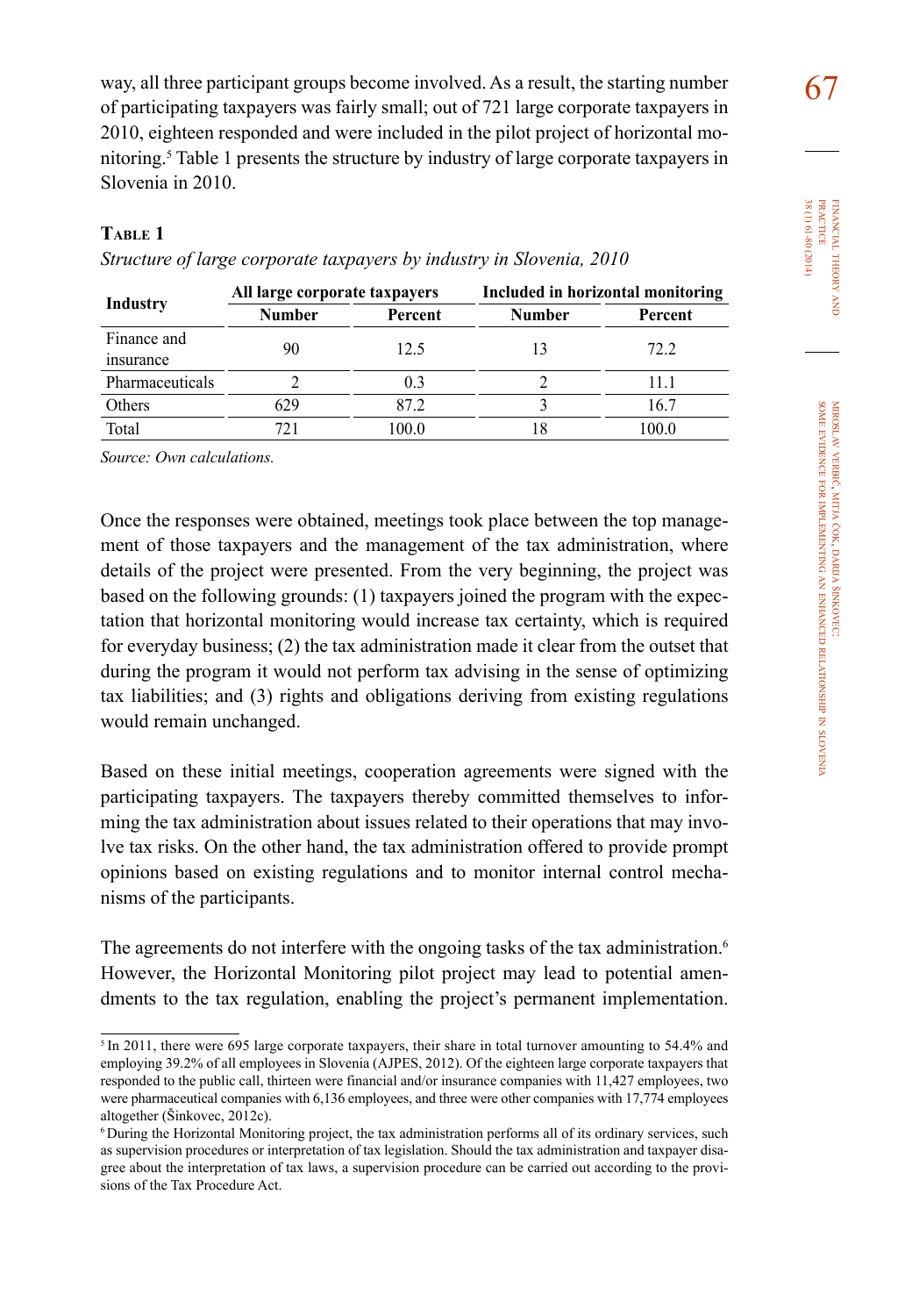68 Compared to tax audits, which are retrospective in nature and concentrate on irregularities in tax returns already submitted, Horizontal Monitoring focuses on the present and future operations of taxpayers and their interactions with the tax administration. Horizontal Monitoring is derived from business processes and ongoing transactions; it examines the existence and efficiency of internal tax controls and focuses on risks that appear before taxpayers submit their tax returns. Current issues related to the project are resolved at meetings with members of working groups. Where such topics are relevant to other taxpayers, the results are published on the tax administration's website.

> Operating in a complex environment that is subject to changes, these issues are especially significant for large corporate taxpayers. They have to operate internationally and face complex financial and fiscal structures related to tax risks in areas such as transfer prices, permanent establishments, and offshore activities. They encounter constant amendments to legislation, which they need to comply with and adjust to by changing their business processes, computer software, or even complex information systems. Due to these ongoing changes, possible subsequent audits performed by DURS represent a great burden on taxpayers that are generally willing to voluntarily comply with tax regulations.

> Therefore, following the introduction of horizontal monitoring, taxpayers expect a (limited) tax audit, primarily based on a review of the operations of internal tax controls. Instead of extensive and time-consuming audits, covering several years in the past, accuracy controls should be performed to a small extent, based on sampling.

> Based on the results of the horizontal monitoring process so far, the advantages that taxpayers perceive in the enhanced relationship are: (1) a reduction of timeconsuming components of tax compliance, (2) updated and improved knowledge, and (3) greater tax certainty. Taxpayers expect better responsiveness from DURS to their questions and a confirmation of having accurately understood explanations of the legislation, which holds consequences for management's decisions regarding the financial and tax statements of their companies. They also expect proposals for the improvement of processes and internal control systems. They are willing to participate in preparing proposed amendments to legislation and would like to play an active role in formulating tax standards and legal bases.

#### **3.2 implementation issues of horizontal monitoring**

Agreements signed between DURS and the participating taxpayers represented a basis for setting up three working groups for implementing horizontal monitoring in the tax administration (Šinkovec, 2012a): (1) a finance and insurance companies group, (2) a pharmaceutical companies group, and (3) a group for other large companies.

financial

FINANCIAL THEORY<br>PRACTICE 38 (1) 61-80 (2014)

38 (1) 61-80 (2014) practice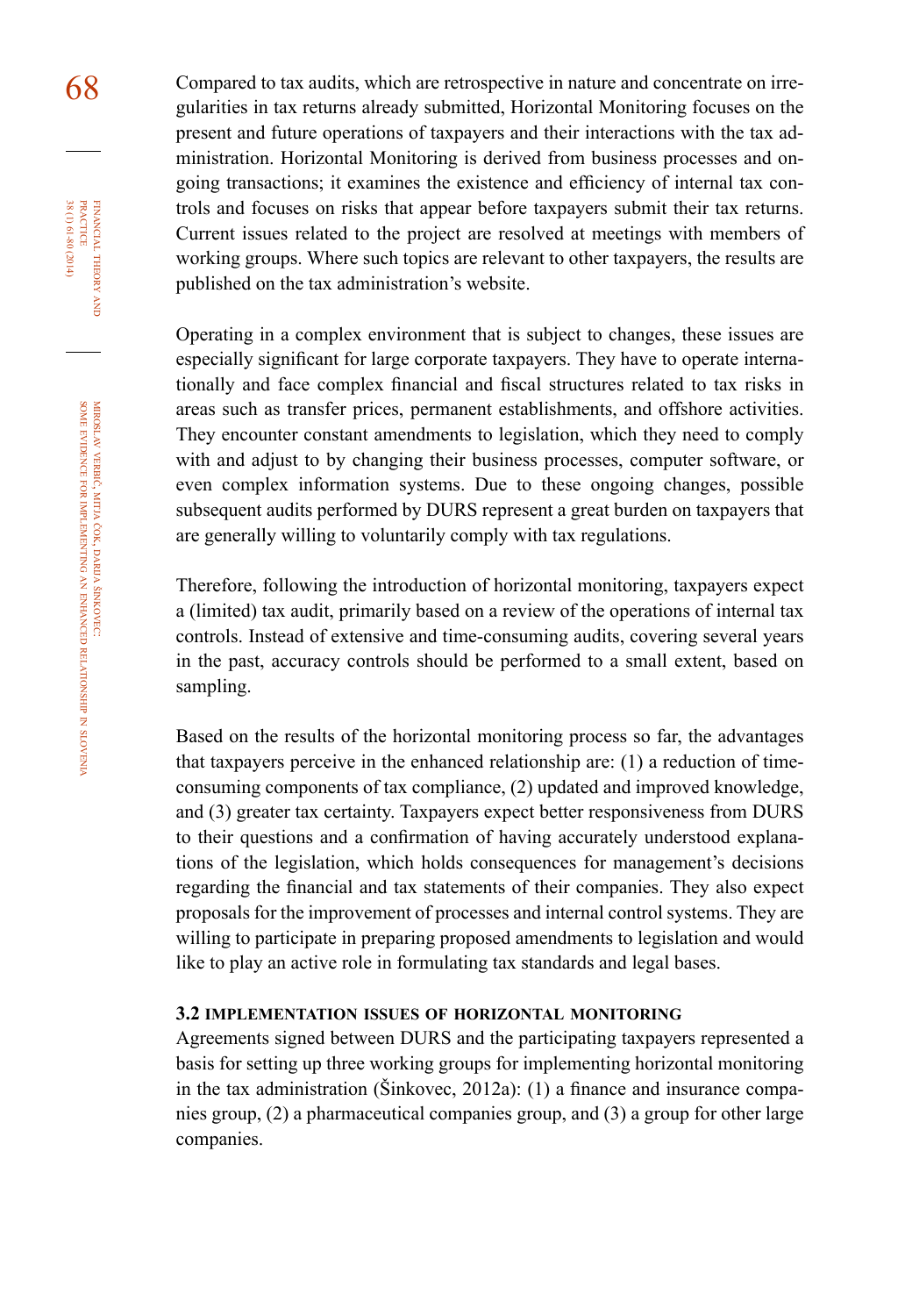Finance and insurance institutions were selected as the first target group based on  $69$ the studies of international organizations already mentioned because they form the most appropriate group for the pilot project. The mandatory application of International Financial Reporting Standards, the supervision of the Bank of Slovenia, membership in the Bank Association of Slovenia, and statutory internal audits provide for a high level of tax transparency. This was backed by the DURS analysis for tax audits in banks from 2005 onwards (Centa-Debeljak, 2010), where a relatively low number of tax irregularities emerged in comparison to other industries. The selection of pharmaceutical companies to participate in the pilot project is due to their international status regarding taxation and associated risks (presence on the global market, transfer pricing, and residency status), and the third group includes the remaining large corporate taxpayers, including Mercator, $\tau$  the biggest retailer in Slovenia.

Each working group consists of tax administration staff members, who are tax auditors with long-term experience in working with large taxpayers. On the other hand, participating taxpayers also appoint a contact person to communicate with the relevant working group. These working groups perform the project in four steps: (1) they prepare and continue to update the taxpayer's profile, (2) they conduct the introductory interview, (3) they monitor the taxpayer's internal tax controls, and (4) they are in charge of continuous monitoring of each participant taxpayer.

The purpose of a taxpayer's profile is to inform working group members about the taxpayer's business and tax compliance records. It includes data from tax administration databases (register of taxpayers, tax returns, control data for assessing personal income tax, implemented audit procedures and controls), data from other supervisory authorities, publicly available data about the taxpayer (i.e. from annual reports, newspaper articles, websites), and data submitted by the taxpayer itself. This last element is particularly important because in the cooperation agreement the taxpayer accepts the responsibility to inform the tax administration about all potential tax risk activities substantially and in a timely manner. The taxpayer's profile is used by the working group's members to define the critical segments of the taxpayer's activities that their attention should focus on.

Equipped with the taxpayer's profile, the working group organizes an introductory interview in order to establish personal contact with the taxpayer's representatives and obtain additional internal data on business details, strategic goals, and existing

<sup>7</sup>Mercator d.d. is one of the largest Slovenian companies, with 12,000 employees in 2010 (AJPES, 2012). In October 2010, Mercator signed an agreement with DURS to take part in the Horizontal Monitoring pilot project. The company's participation in the pilot project started on 1 January 2011 and will presumably last for two years. The main benefit the company expects from taking part in the project is greater certainty regarding taxation. In 2011, the operation of internal controls was reviewed in value-added tax accounting. In addition, DURS responded instantly and professionally to questions submitted by the company, and thus contributed to mitigating tax risks regarding major business decisions. For 2012, an audit of internal controls is planned in personal taxes and corporate income tax (Mercator, 2012).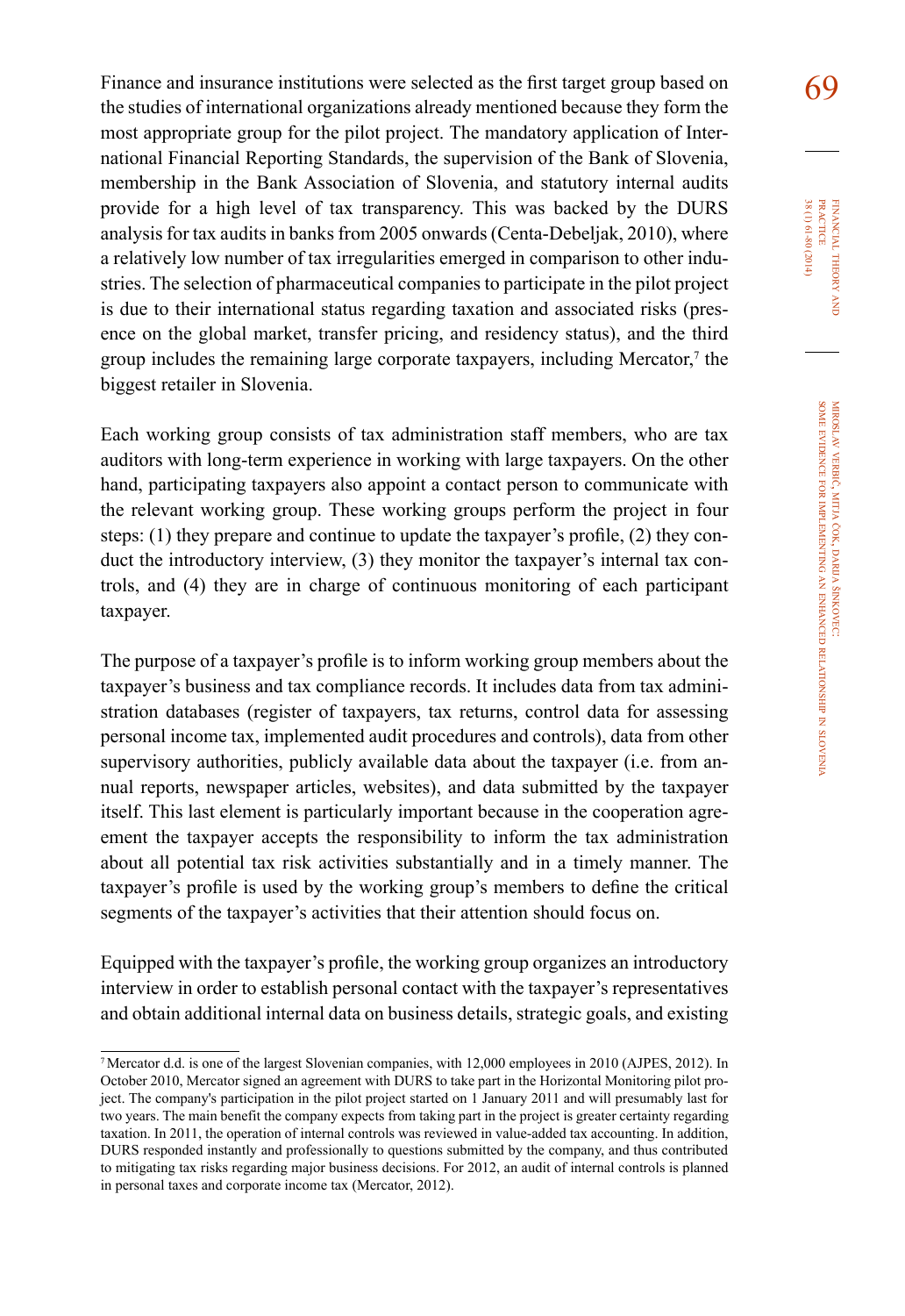70 external and internal control mechanisms so as to further extend its profile. Based on the TCA experience, the introductory interview opens a discussion in five crucial areas:  $(1)$  the strategic goals of the taxpayer,  $(2)$  the internal tax control framework, (3) the information system, (4) tax functions, and (5) external supervision.

> The key topic related to strategic goals is the participant's long-term commitment to voluntarily compliance with tax legislation. At this stage, the top management of the taxpayer is usually included. It turns out that only a few participants (banks) officially accepted the internal tax policy act as an independent document devoted to tax activity (Šinkovec, 2012b). Discussions about the internal tax control framework seek to determine how the taxpayer administers its tax risks. Here the condition that the tax administration set out in the first public call becomes relevant, that is, that taxpayers must already have an appropriate internal tax control framework in place. It turns out that companies that are subsidiaries of multinational corporations generally have a professional approach to tax policy. Several multinationals have introduced codes of conduct and demanded that all members of the group (including Slovenian subsidiaries) comply with specific standards and models (COSO, the Sarbanes-Oxley Act, and the Savings Law). The information system represents the technical basis and as such plays an important role in exercising tax functions within a taxpayer. Emphasis is thus placed on controlling mechanisms of the information system such as level of risk regarding data loss or accessibility of the information system.

> In the introductory interview, the organization of tax functions is also presented. It may be organized in many different ways, depending on the taxpayer's size and the complexity of its tax obligations, and is usually implemented in several organizational units (accounting, HRM, or sales). It turns out that almost all participants employ at least one tax specialist. During the interview, there is an emphasis on how the company transfers knowledge of tax changes and the tax strategy among its employees, along with how tax risks are recognized and controlled for. It is thus important to find out how tax returns for different taxes are completed.

> Another integral part of the introductory interview is obtaining information on the roles of external auditors, advisors, and supervisors in the process of monitoring and facilitating tax compliance at the taxpayer level. This includes information about the frequency of their services (regularly vs. occasionally, or only in the case of difficulties); about the supervision of their performance, and what their attitude is to the taxpayer's participation in the Horizontal Monitoring program.

> The analysis of a taxpayer's internal tax controls is the most important step in the horizontal monitoring process because its key principle is that the tax administration will rely to the greatest extent possible on the internal tax controls established by the taxpayer. It includes the examination and testing of tax control mechanisms

financial

FINANCIAL THEORY<br>PRACTICE 38 (1) 61-80 (2014)

38 (1) 61-80 (2014) practice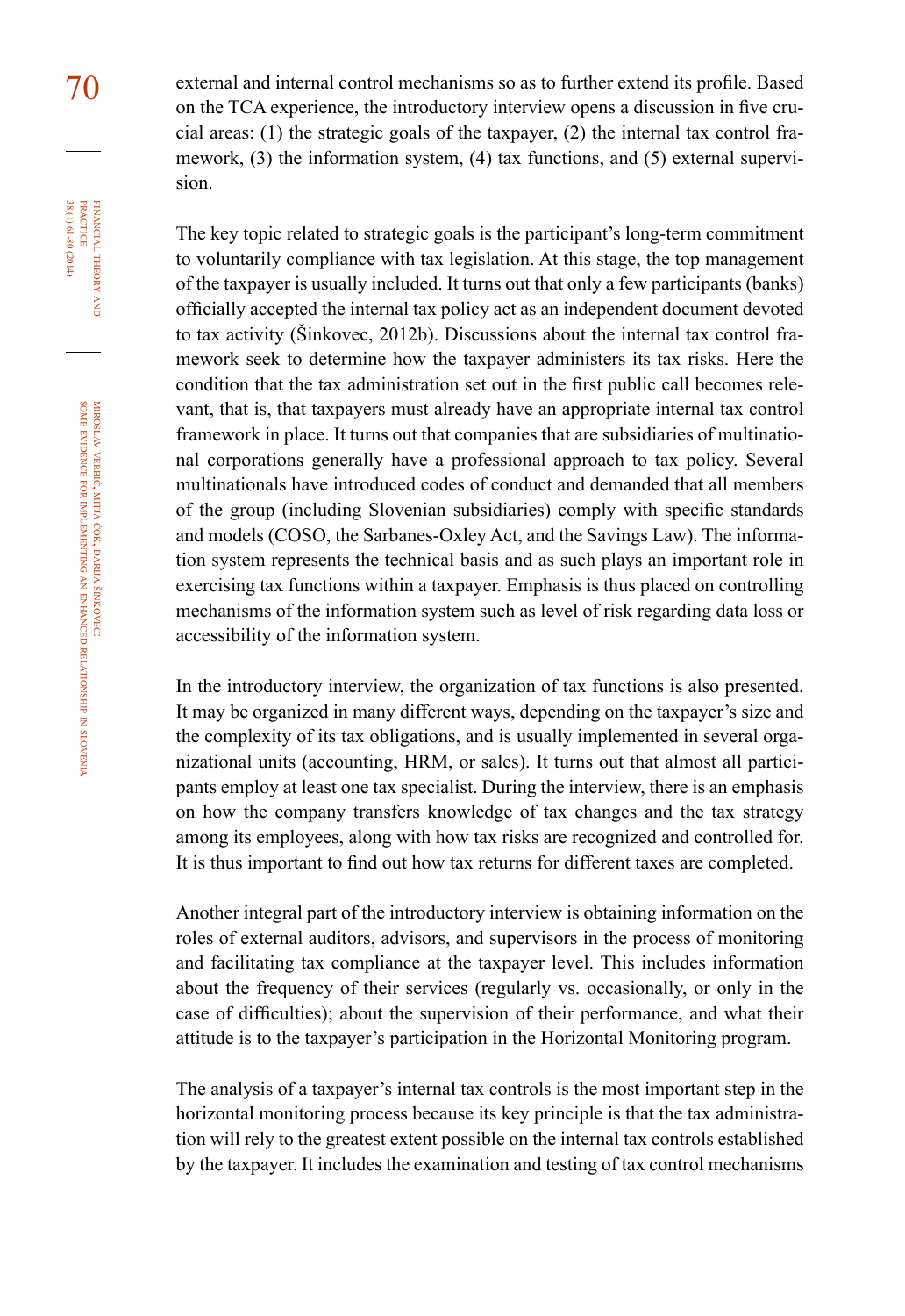already established within a particular taxpayer, definition of potential risks regar-<br>
7 ding these mechanisms, and their evaluation. Internal tax controls are evaluated with respect to their accuracy, timely tax reporting, and tax payments, and focus on the following issues (Šinkovec, 2011): (1) who is responsible for various internal controls in the company (including tax controls), (2) how the company examines implementation of the internal control procedures, (3) the level of cooperation among internal "controllers", i.e. the tax specialist, the accountant, and the internal auditor, (4) the approach to tax risks (how often the company discusses them), (5) the relationship between tax compliance and ethics (tax morality), and (6) the degree of tax transparency within the company.

Internal tax control mechanisms are examined for all tax types. Due to its relevance among government revenues, its complexity, and the numerous taxpayer questions about its implementation, value added tax (VAT) was covered for all participants as the first tax in this step. The examination includes checking internal control mechanisms for sales and purchase of goods and services (resulting in output and input VAT), verification of VAT documentation, and, finally, the accuracy of the VAT returns. The selection of documentation for testing purposes is performed with the help of Audit Command Language (ACL) software, such that standard verifications are performed and documents with risks detected are submitted to the taxpayer. Internal controls in VAT go hand in hand with the information system due to the volume of VAT transactions.

Following the analysis and testing, final reports are prepared by the working groups. Apart from findings of irregularities and deficiencies that may influence tax compliance, final reports include recommendations to the taxpayer's management in areas that may influence tax compliance.

The last step in implementing horizontal monitoring is the ongoing process of the continuous monitoring of a taxpayer, based on the taxpayer's profile already established and updated, and on access to its internal tax control mechanisms. It includes checking whether the recommendations have been adopted (e.g. establishing additional control points). The scale of continuous monitoring performed by the working group thus mostly depends on the level of internal and external control mechanisms provided by the taxpayer. The more it is able to monitor its processes, the less intensive the tax administration's activity.

In line with these steps, the tax administration provides tax certainty to the participating companies because the cooperation agreement obligates the tax administration to respond promptly to every question regarding current legislation. From 1 January 2011 to 30 September 2012, DURS provided 131 answers to the eighteen participating taxpayers, with the majority referring to VAT (42.7%), followed by personal income tax (24.4%) and corporate income tax (16.8%), as shown in table 2. During the project, regular meetings between the management of the tax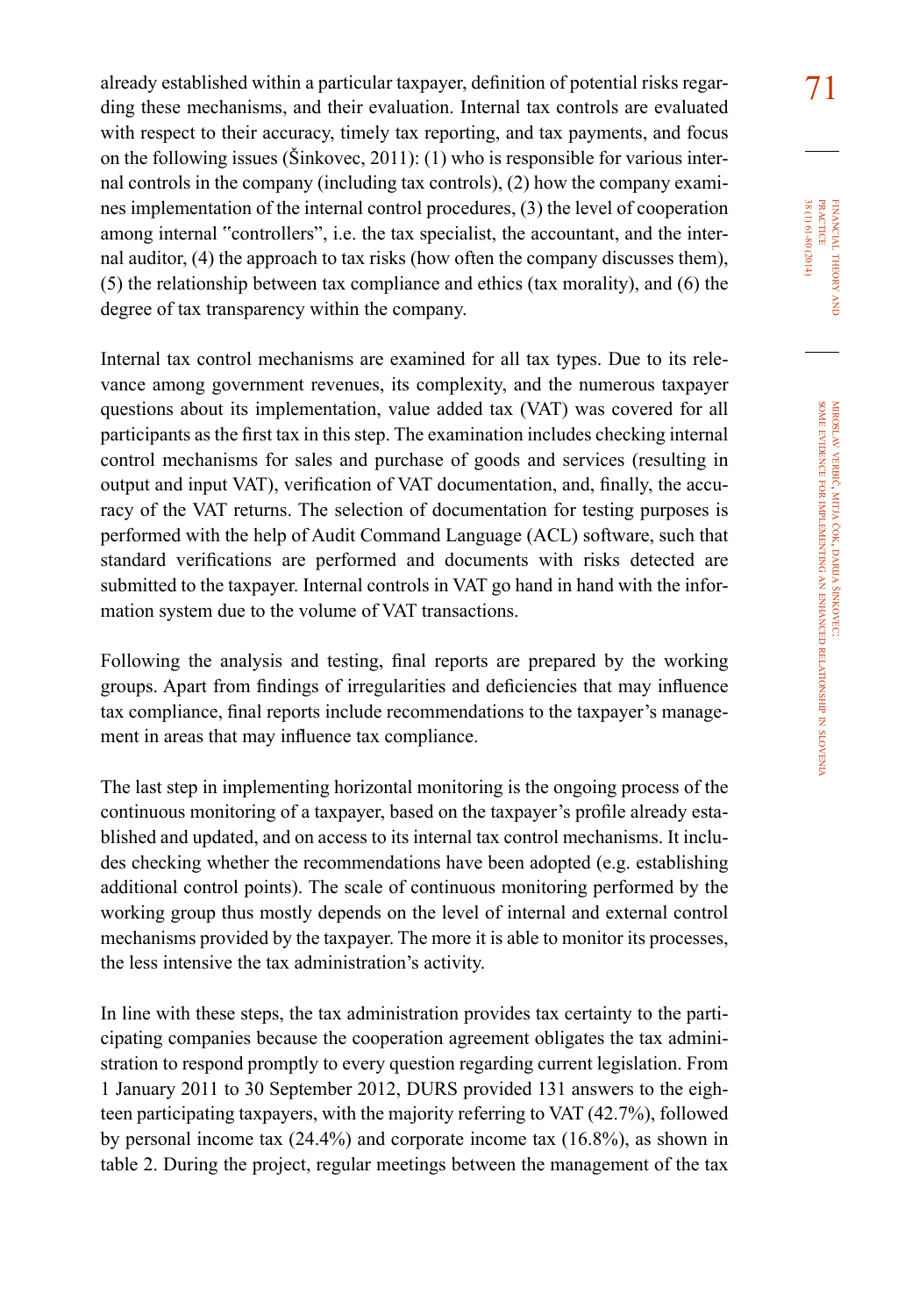## **table 2**

*Answers provided by DURS to participating taxpayers, 2011-2012*

| Area of interest              | <b>Number</b> | Percent |  |
|-------------------------------|---------------|---------|--|
| Value added tax               | 56            | 42.7    |  |
| Personal income tax           | 32            | 24.4    |  |
| Corporate income tax          | 22            | 16.8    |  |
| Tax procedure                 | 8             | 6.1     |  |
| Double taxation avoidance     | 8             | 6.1     |  |
| Financial instruments         |               | 0.8     |  |
| Interests directive           |               | 0.8     |  |
| Insurance contracts tax       |               | 0.8     |  |
| Pension insurance             |               | 0.8     |  |
| Real property transaction tax |               | 0.8     |  |
| Total                         | 131           | 100.0   |  |

*Source: Šinkovec (2012c), own calculations.*

### **3.3 evaluation of horizontal monitoring**

Following the OECD's Tax Intermediaries Study of team requirements for successfully engaging taxpayers within enhanced relationship programs (OECD, 2007), we can perform a qualitative evaluation of the Slovenian Horizontal Monitoring project.

Regarding the first requirement (i.e. commercial awareness), we can conclude that DURS has made its best efforts to achieve this first by dividing taxpayers in the pilot project into three groups (finance and insurance, pharmaceuticals, and others), and then by appointing the most experienced tax auditors as members of each of these working groups. In so doing, the tax administration increased its ability to understand the given business, the major characteristics of the taxpayer's industry, and its risk appetites. However, the need for additional knowledge and experience, which mainly refers to particular features of individual industries, still increases.

The second requirement is an impartial approach to the resolution of potential disputes. This is reflected in the reasonable expectation of the participant taxpayer that, if disagreements arise as a result of voluntarily disclosed information in the course of the program, the tax authority will act objectively and fairly, and exercise its discretion in a considered, revenue-detached, and proportionate manner. The next requirement, connected to the previous one, is proportionality, aiming to assess whether the total amount of tax declared in the participant's tax return is in line with the tax authority's understanding of the underlying tax regulations. Because enhanced communication is an important tool for reducing potential uncer-

FINANCIAL THEORY<br>PRACTICE 38 (1) 61-80 (2014) 38 (1) 61-80 (2014) practice financial theory and<br>T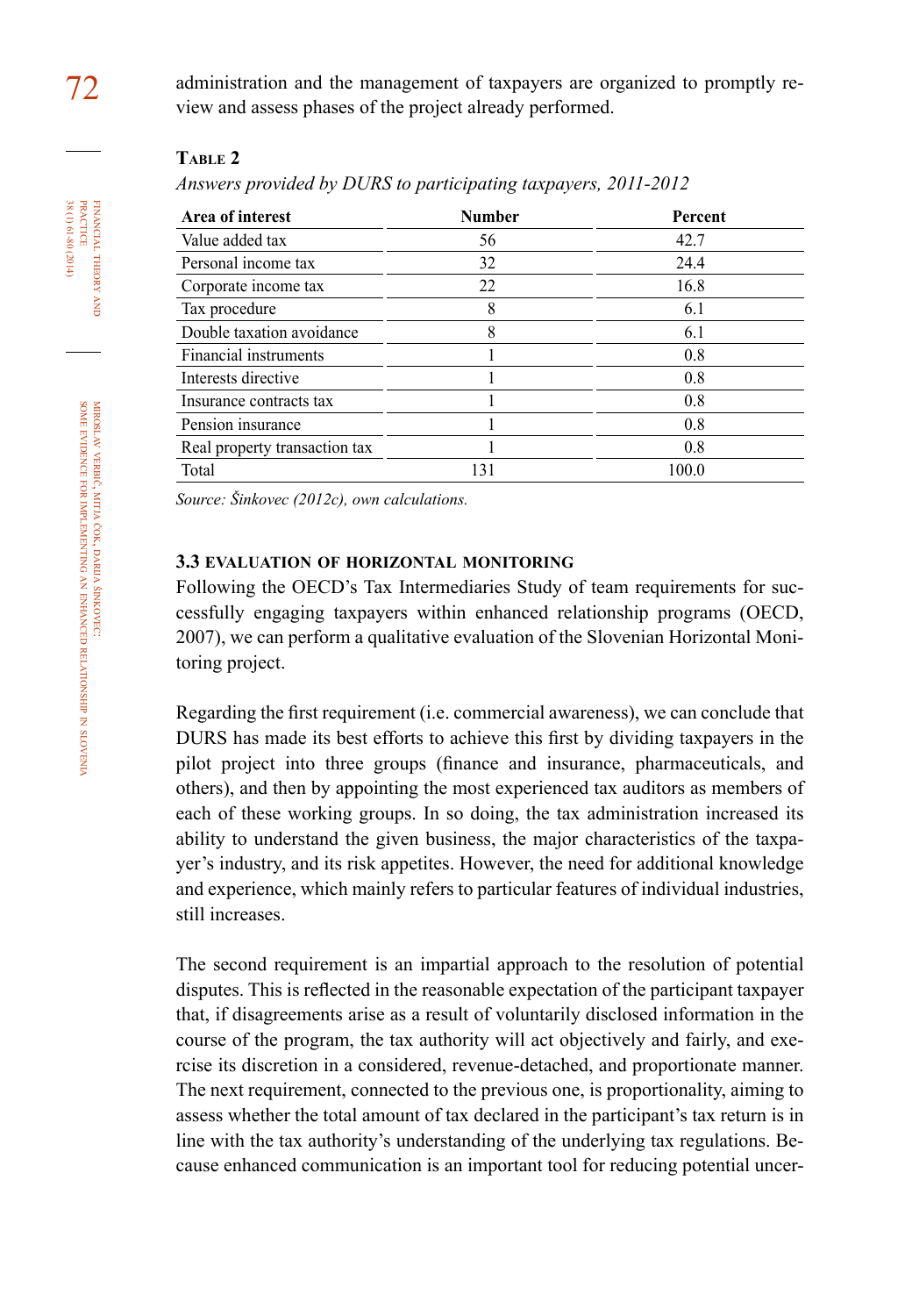tainties and misunderstandings of the tax duties imposed, the program is believed  $\frac{73}{2}$ to have been successful in these respects, although the results are difficult to measure.

Disclosure and transparency are also essential elements of the reciprocity of the relationship. As stated above, the increased number of questions from taxpayers and opinions answered by DURS in the course of the pilot project reflect a mutual readiness for open discussions, a higher level of mutual trust, and to some extent an influence on drafting amendments to the existing tax regulations. The last requirement on the OECD (2007) list is responsiveness. Notwithstanding its limited resources, DURS is taking important steps to improve its promptness and efficiency, as well as the professional level of its operations during the program, partially due to the incorporation of the experiences of other European tax authorities and a more focused, hands-on approach and communication with individual participants.

## **4 non-participation in the enhanced relationship**

After the public call to all 721 large corporate taxpayers initiated in May 2010 ended, and the eighteen large corporate taxpayers that responded to the call were included in the pilot project of horizontal monitoring, the remaining 703 large corporate taxpayers were subject to a survey of non-participation, designed and implemented in order to determine the reasons for non-participation, the attitude towards horizontal monitoring, and willingness to participate in the future. In line with the experience of TCA with implementing the enhanced relationship, the survey was addressed to the senior management of a company, and this was verified in the questionnaire<sup>8</sup> with a question on the position in the company of the actual respondent to the survey. Due to questions on willingness to fulfill tax liabilities and to cooperate with the tax administration, the anonymity of the respondent was ensured by a return envelope being enclosed.

In order to minimize the costs of the survey, 20% of the non-participating large corporate taxpayers were randomly selected, resulting in a sample of 140 large corporate taxpayers<sup>9</sup> to whom the questionnaires were sent. Out of 140 companies, fifty-one responded, with a response rate of 36.4% and covering 7.3% of all non-participating large corporate taxpayers in Slovenia. Table 3 presents the structure of the sample of non-participating large corporate taxpayers by industry. The information on the industry of a large corporate taxpayer that responded to the survey was gathered by introducing a corresponding question in the survey questionnaire.

<sup>8</sup>Due to obvious spatial limitations, the survey questionnaire is not included in the article, but it is available upon request. In this article, only the results of the most relevant questions are addressed.

<sup>&</sup>lt;sup>9</sup>In 2011, the 140 large corporate taxpayers from the survey sample had a 10.6% share in total turnover and employed 7.6% of all employees in Slovenia (AJPES, 2012).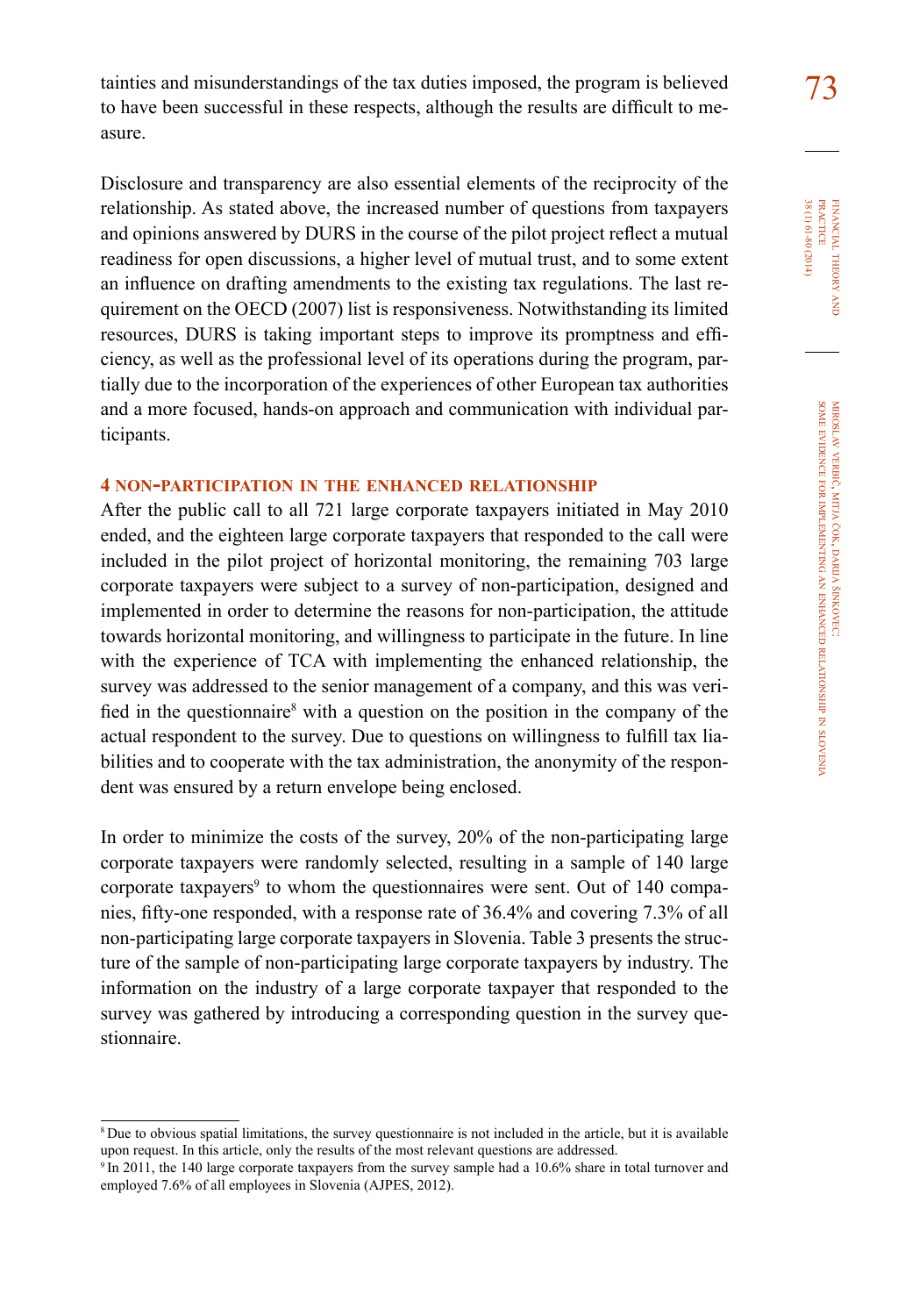# 74 **table 3**

*Structure of the sample of non-participating large corporate Slovenian taxpayers by industry, 2010*

| <b>Industry</b>          | Included in the sample |         | Responded to the survey |         |
|--------------------------|------------------------|---------|-------------------------|---------|
|                          | <b>Number</b>          | Percent | <b>Number</b>           | Percent |
| Finance and<br>insurance |                        | 79      | h                       | 11.8    |
| Pharmaceuticals          | 0                      | 0.0     | 0                       | 0.0     |
| Others                   | 129                    | 92.1    | 45                      | 88.2    |
| Total                    | 140                    | 100.0   |                         | 100.0   |

*Source: Own calculations.*

The structure of the actual respondents according to position in a particular company was as follows: 27.5% of respondents belonged to the top management (CEO, chairman of the board, or general manager), 31.4% were members of the board (CEO, or deputy CEO), and 41.2% were from the lower positions (assistant director, director of finance and accounting, CFO, administration assistant, accounting manager, head of auditing, tax specialist, or accountant). We can thus observe that many CEOs still transferred the questionnaire to subordinates that cover tax in their companies, at least in the non-participating large corporate taxpayers. There is probably still room (and need) for awareness-raising in Slovenian companies with respect to horizontal monitoring, although this could also be a sign of senior management's trust in its subordinates.

The survey included questions related to companies' familiarity with horizontal monitoring in the Netherlands and Slovenia, and the mode of acquaintance with the pilot project in Slovenia. Only 33.3% of respondents were aware that the TCA enters into agreements with taxpayers based on mutual cooperation, and only 23.5% of the non-participating large corporate taxpayers knew that a similar pilot project was introduced by DURS in 2010. Most of the latter received information on the DURS website, followed by the media, professional organizations, and various workshops and seminars. These responses support our previous finding that greater and better-targeted effort should have been invested in promoting the project.

Regardless of whether the company was familiar with the pilot project, the process of horizontal monitoring in Slovenia was then briefly presented. The respondents were asked whether they would be willing to participate in the future, should the pilot project of horizontal monitoring prove to be successful. Some 86.3% of the currently non-participating large corporate taxpayers responded affirmatively, stating the main reasons for doing so as:  $(1)$  tax certainty  $(26$  respondents),  $(2)$ support of the tax administration in introducing internal tax controls (22 respondents), and (3) reduced likelihood of tax inspections (16 respondents). The seven

financial

FINANCIAL THEORY<br>PRACTICE 38 (1) 61-80 (2014)

38 (1) 61-80 (2014) practice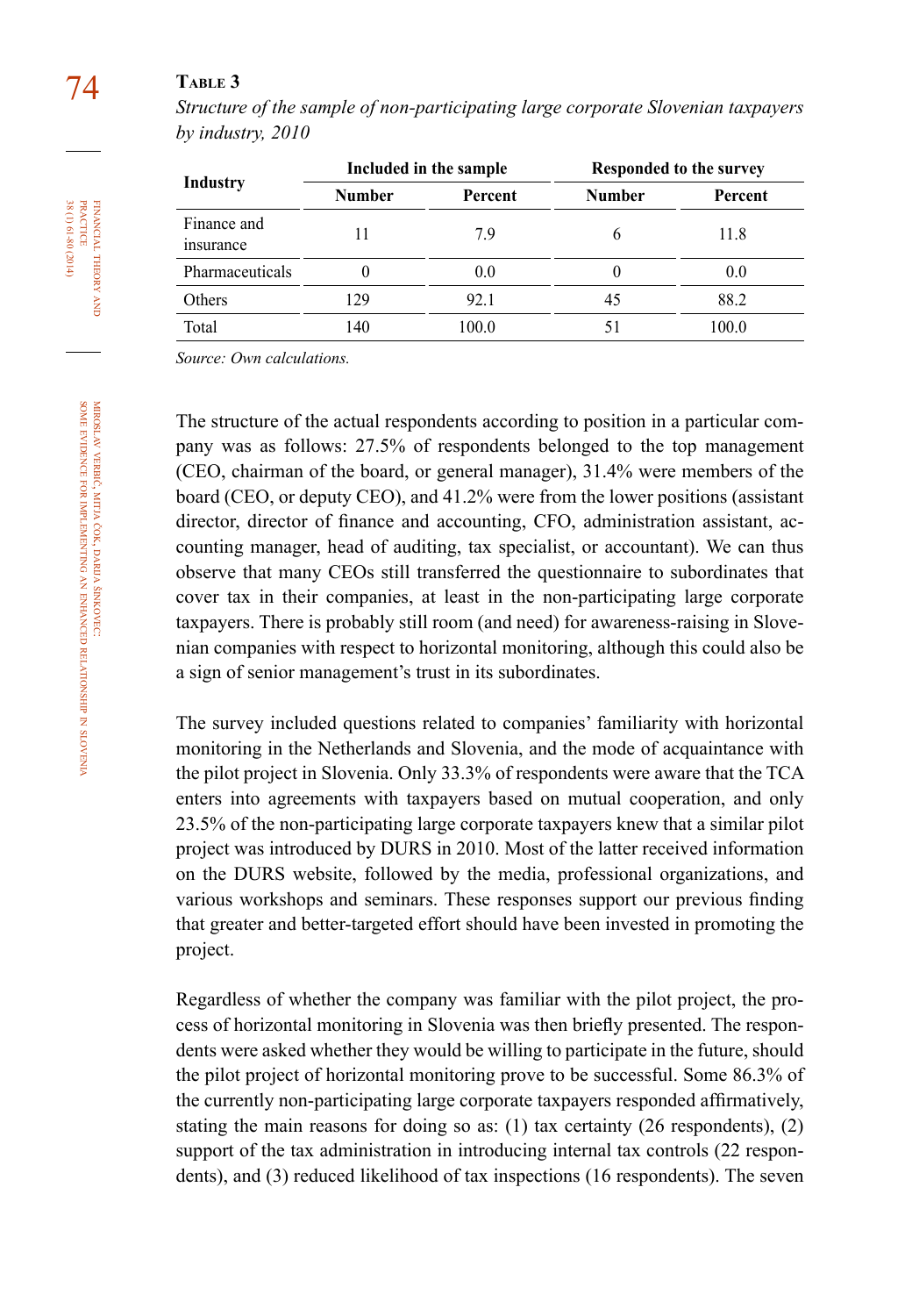respondents that would not like to participate in the project justified their response  $\frac{75}{10}$ with: (1) distrust of DURS (three respondents), (2) possible costs related to introducing internal tax controls (two respondents), (3) insufficient information about the project (five respondents), and (4) lack of resources in general (two respondents).

There was also a question in the survey about the importance of internal tax controls. Some 35.3% of respondents found them important and stated that they are already established in their companies, and another 41.2% thought that internal tax controls are important and would like to receive support from DURS in order to establish them. Moreover, an additional 11.8% of non-participating large corporate taxpayers deemed internal tax controls important, although they would like to establish them with the support of external experts. The responses demonstrate a high level of readiness of taxpayers to establish a system of internal tax controls, which is an important condition for voluntary exercise of tax liabilities.

The results presented in this section provide important information for future decision-making by the tax authorities with respect to horizontal monitoring. Alongside more and better-targeted promotion of the project in the future, DURS should probably place more emphasis on the particular benefits of participating in horizontal monitoring, with demonstrations of existing good practices in Slovenia.<sup>10</sup>

#### **5 concluding remarks**

The enhanced relationship represents a modern approach of the tax administration to taxpayers and tax intermediaries. Even though this concept is relatively new, it has already proven successful in several countries, and it is leading to improved cooperation between tax administrations and taxpayers. It is resulting in better supervision and a higher level of voluntary tax compliance. With the cooperation of the TCA, in 2010 DURS launched a pilot version of an enhanced relationship project called Horizontal Monitoring, with the main purpose of improving the relationship with a selected group of large taxpayers that are willing to comply voluntarily. The key characteristic of such an enhanced relationship is that it transforms the standard methods of vertical taxpayer supervision into a horizontal partnership.

So far, horizontal monitoring has proved to be successful. Based on experience and evidence to date, taxpayers are showing greater willingness to cooperate with DURS and disclose their operations related to tax risks. They benefit from greater tax certainty through prompt and regular two-way communication with DURS. Both parties thus benefit from experience and mutually recognized know-how because the project has already induced additional training of employees in charge

<sup>&</sup>lt;sup>10</sup>The outlook is nevertheless encouraging because DURS has been receiving many inquiries, especially in 2012, from companies for inclusion in the project (Šinkovec, 2012c).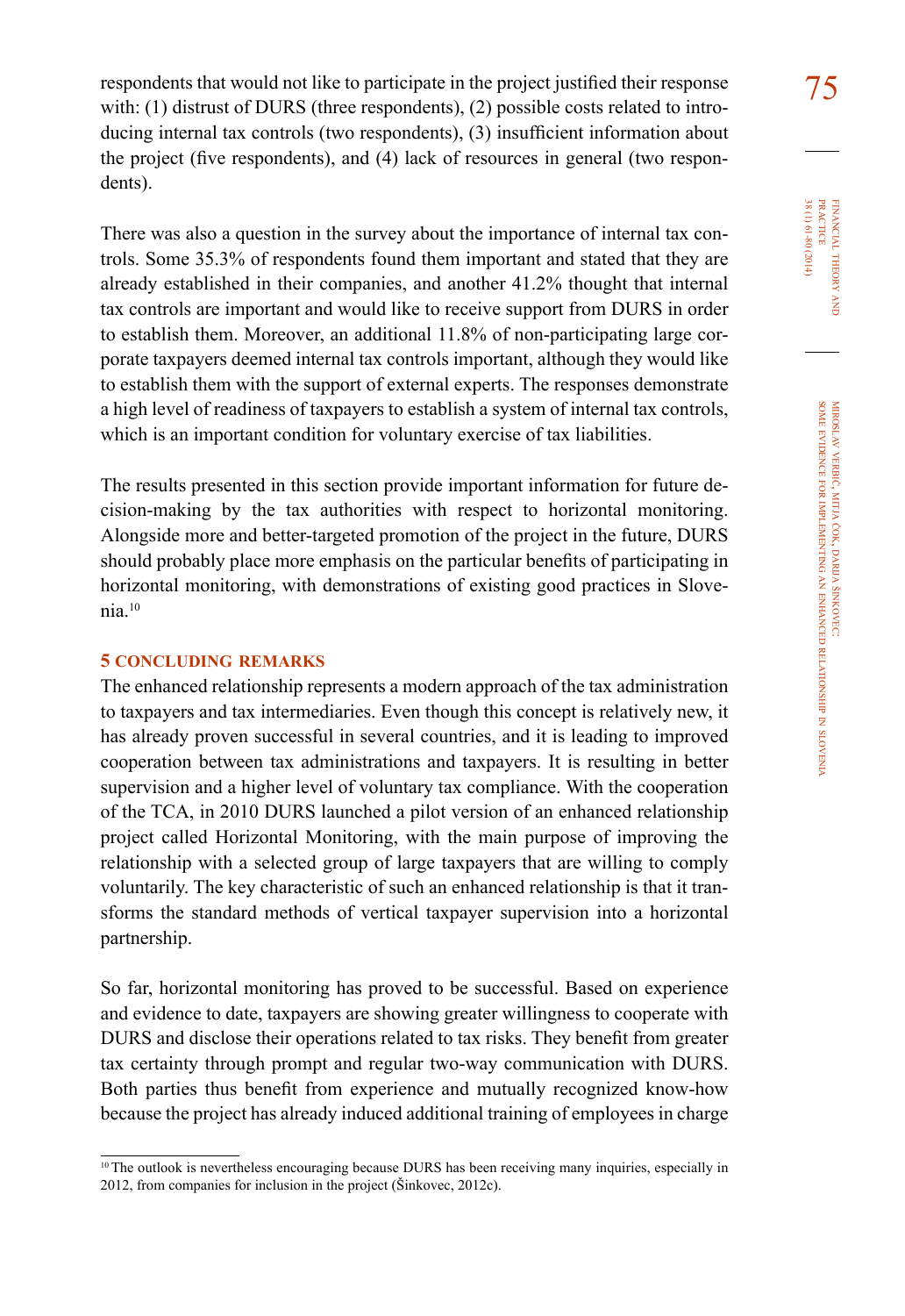76 of individual tax procedures. DURS employees are benefiting not only from the new type of relations with taxpayers that are more willing to openly discuss sensitive tax issues, but also from cooperation with the TCA. In addition, the results of the project have already enabled improvement of the system of internal tax controls for some participating taxpayers. In the long term, DURS expects to spend fewer resources supervising taxpayers, and thus be able to direct resources to other areas of its work.

> Nonetheless, the project has also revealed some shortcomings. The greatest challenge for the participating taxpayers is the implementation of internal tax controls, because this is a time-consuming and expensive process. Some participating taxpayers might also understand horizontal monitoring as a free "tax optimization service" provided by DURS, without implementing the disclosure of tax risks. Others are concerned about the disclosure of sensitive data related to their day-today business. In addition, some concerns have emerged that participation in the project may violate the principle of equality with respect to tax authorities' treatment of participating and non-participating taxpayers (Hauptman, 2011). The results of the survey revealed that DURS should improve promotion of the project in the future, and place more emphasis on particular benefits of participating in horizontal monitoring.

> The key elements of the pilot project – transparency, trust, and understanding – have nevertheless been fulfilled, and the project represents the right direction for further development of DURS. Because the final phase of the incipient implementation of enhanced relationship has passed (December 2012), the tax administration must determine whether the Slovenian tax environment is sufficiently developed to allow the general introduction of such an approach, whereby all taxpayers that are willing to comply voluntarily disclose their risks and establish an effective system of internal tax controls. Given the experience and evidence from the pilot project to date, it would be reasonable to include (at least) other appropriate large taxpayers.

> However, several legal amendments would be necessary for the large-scale introduction of horizontal monitoring, and even amended legislation cannot cover all taxpayers, although it could definitely include additional groups of suitable and motivated companies. Based on existing Slovenian experience and following the TCA approach, serious long-term candidates include consulting and accounting companies. It is also planned that at the end of the pilot project DURS will publish new recommendations for taxation standards, in cooperation with external experts. In the long run, the project is contributing to an improved tax culture and to the tax system in general, and is thereby increasing the international tax attractiveness of the country.

financial

FINANCIAL THEORY<br>PRACTICE 38 (1) 61-80 (2014)

38 (1) 61-80 (2014) practice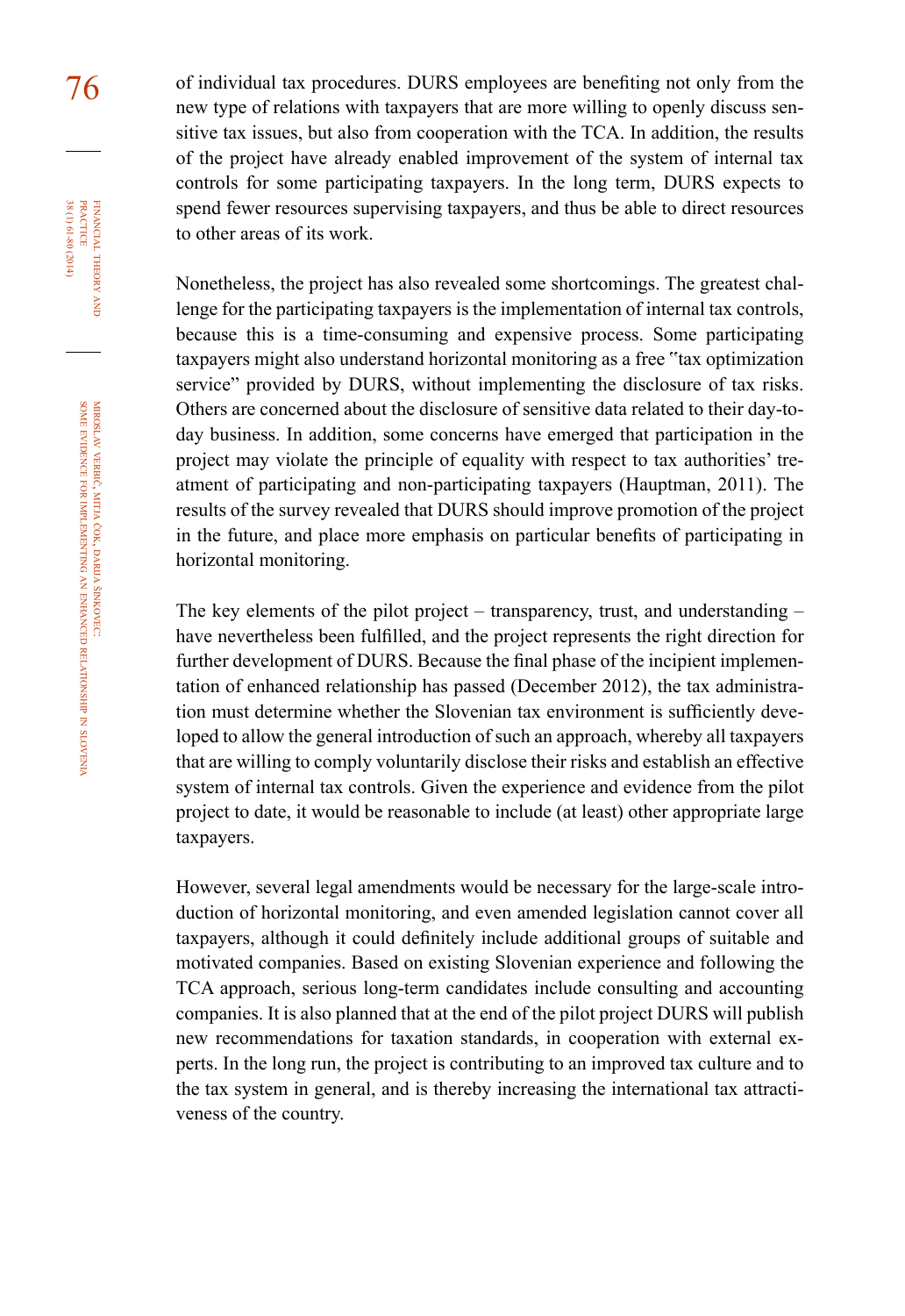77 However, despite our best efforts to analyze and evaluate the process of horizontal monitoring, these conclusions are still based on mostly qualitative findings. The literature on the topic, especially research, has been very scant so far, and quantitative measurement of the project effectiveness is still lacking. This is nevertheless an issue related to horizontal monitoring in general (Stevens et al., 2012). This article is thus only an attempt to narrow the gap between ongoing practical implementation and research on horizontal monitoring, and for the long-term success of this concept, first and foremost, a set of well-founded measures (performance indicators) should be designed and enforced.

FINANCIAL THEORY AND PRACTICE 38 (1) 61-80 (2014) 38 (1) 61-80 (2014) practice financial theory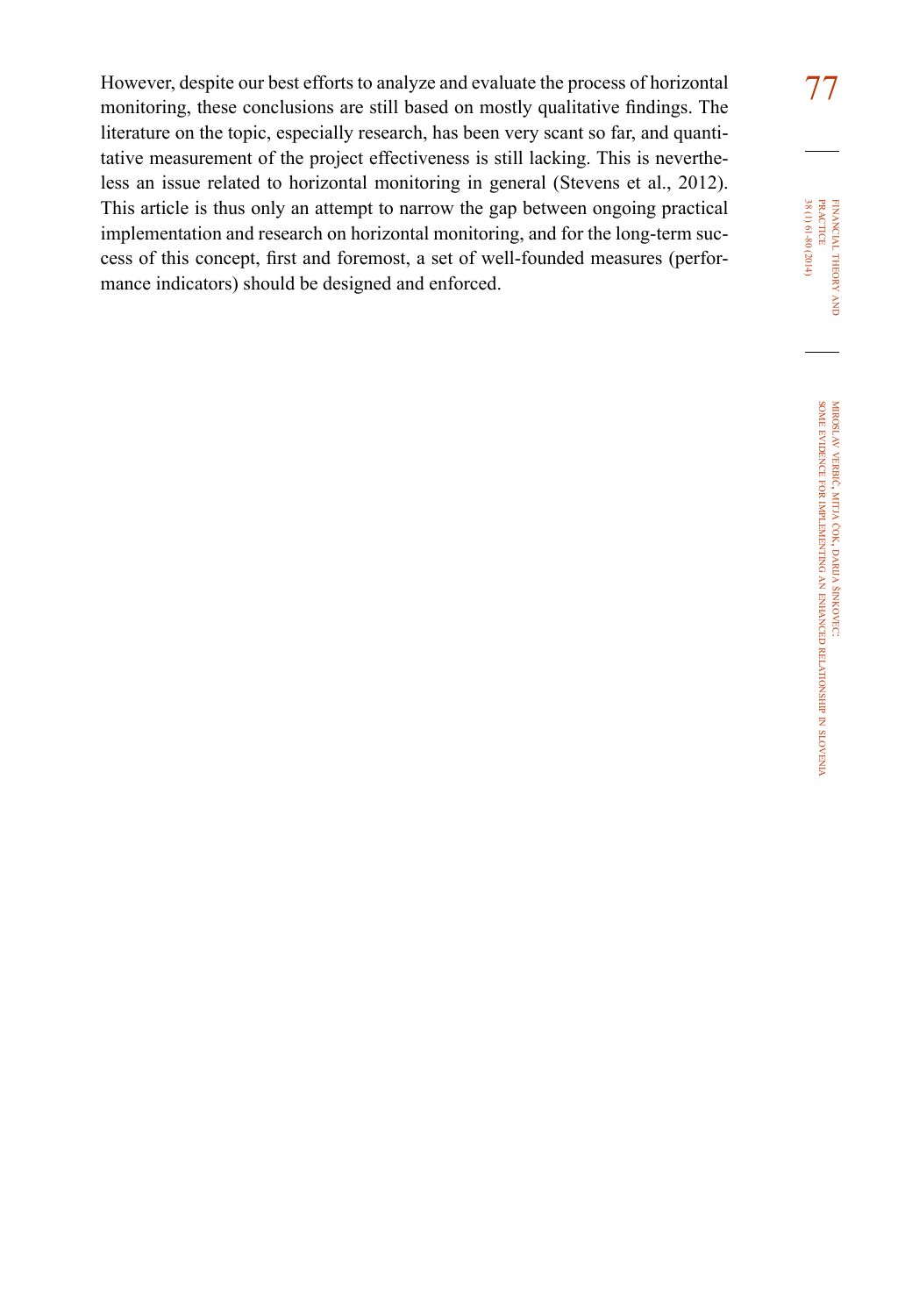# 78 **references**

- 1. AJPES, 2012. *Informacija o poslovanju gospodarskih družb v Republiki Sloveniji v letu 2011*. Ljubljana: Agencija RS za javnopravne evidence in storitve.
- 2. Allingham, M. G. and Sandmo, A., 1972. Income Tax Evasion: A Theoretical Analysis. *Journal of Public Economics*, 1(3-4), pp. 323-338. doi: 10.1016/0047- 2727(72)90010-2
- 3. Bugnon, M., 2012. Horizontal Treatment New Forms and Experiences of Achieving Enhanced Relationship between Tax Administrations, Taxpayers and Tax Intermediaries: The Swiss Approach – With a Focus on the Ruling Practice. *Tax Tribune 28*, pp. 176-180.
- 4. Burton, M. and Dabner, J., 2008. The Partnership Model of the Relationship between Tax Administrators and Tax Practitioners: Drivers, Challenges and Prospects. *Journal of Australian Taxation*, 11(2), pp. 108-137.
- 5. Centa-Debeljak, M., 2010. Horizontalni monitoring in: *Zbornik referatov XXV. posvetovanja Društva računovodij, finančnikov in revizorjev*. Marior: Društvo računovodij, finančnikov in revizorjev, pp. 64-75.
- 6. Centa-Debeljak, M., 2011. Uvedba pilotnega projekta horizontalnega monitoringa, in: *Zbornik referatov 11. davčno-finančne konference*. Planet GV, Portorož, pp. 103-113.
- 7. Dabner, J. and Burton, M., 2012. The 'Enhanced Relationship' Model Collides with Reality – The Determinants of the Relationship between Tax Administrators and Tax Intermediaries. *2012 International Conference on Law and Society*. Honolulu, HI: The Law and Society Association.
- 8. Drüen, K.-D., 2012. *Enhanced Relationship A New Impetus for Tax Enforcement? Tax Governance: The Future Role of Tax Administration in a Networking Society*. Vienna: Vienna University of Economics and Business.
- 9. DURS, 2010. *Business Strategy for the Period 2010-2013*. Ljubljana: Tax Administration of the Republic of Slovenia.
- 10. European Commission, 2011. *The Former Yugoslav Republic of Macedonia 2011 Progress Report*. Commission Staff Working Paper. Brussels: European Commission.
- 11. Filipović, V., 2009. *Merjenje davčne morale pri podjetnikih posameznikih v Sloveniji*. Maribor: Ekonomsko-poslovna fakulteta, Univerza v Mariboru.
- 12. Fiscalis Risk Management Platform Group, 2010. *Compliance Risk Management Guide for Tax Administrations*. Administrative Cooperation and Fight Against Fiscal Fraud, Indirect Taxation and Tax Administration, Directorate-General Taxation and Customs Union. Brussels: European Commission.
- 13. Freedman, J., Loomer, G. and Vella, J., 2012. Analyzing the Enhanced Relationship Between Corporate Taxpayers and Revenue Authorities: A U.K. Case Study in: Oats, L. (ed.). Taxation: *A Fieldwork Research Handbook*. London: Routledge, pp. 103-148.

FINANCIAL THEORY<br>PRACTICE 38 (1) 61-80 (2014) 38 (1) 61-80 (2014) practice financial theory and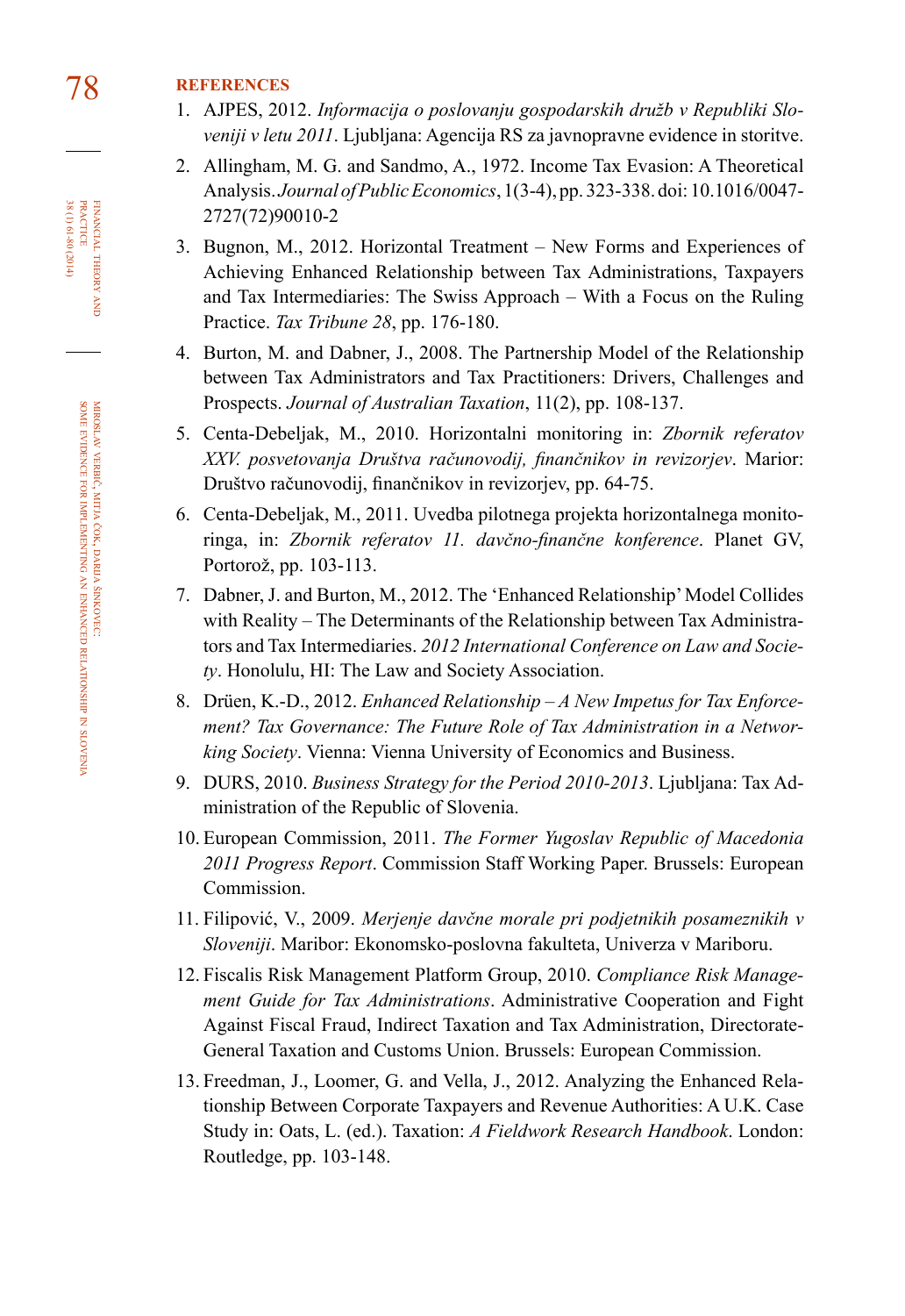- 79 14. Government of the Republic of Croatia, 2012. *Programme of the Government of the Republic of Croatia for the Adoption and Implementation of the Acquis for 2012*, Zagreb: Government of the Republic of Croatia.
- 15. Griffin, J., 2006. The Cooperative Approach to Tax Compliance Working with Large Business. *Tax Tribune*, 23, pp. 8-10.
- 16. Hauptman, L., 2011. Davčni management in upravljanje z davčnimi tveganji in: *Zbornik referatov XXVI. posvetovanja Društva računovodij, finančnikov in revizorjev*. Maribor: Društvo računovodij, finančnikov in revizorjev, pp. 62- 81.
- 17. HMRC, 2012. *Tax Compliance Risk Management (TCRM) Manual*. London: HM Revenue & Customs.
- 18. IOTA, 2012. *IOTA Knowledge Database 'Voluntary Compliance Policies and Strategies for Large Taxpayers'*. Large Taxpayer Treatment and Audit (LTTA) Area Group. Budapest: Intra-European Organisation of Tax Administrations.
- 19. IRS, 2012. *Internal Revenue Manual (IRM)*. Washington, DC: Internal Revenue Service.
- 20. Mercator, 2012. *Mercator Annual Report 2011*. Ljubljana: Mercator Group & Poslovni sistem Mercator d.d.
- 21. OECD, 2007. OECD Tax Intermediaries Study. *Working Paper 6 The Enhanced Relationship*. Paris: OECD.
- 22. OECD, 2008. *Study into the Role of Tax Intermediaries*. Paris: OECD.
- 23. OECD, 2009a. *Building Transparent Tax Compliance by Banks*. Paris: OECD.
- 24. OECD, 2009b. *Managing and Improving Compliance: Recent Developments in Compliance Risk Treatments, Information Note, Compliance Sub-group, Forum on Tax Administration*. Paris: OECD.
- 25. OECD, 2009c. *Experiences and Practices of Eight OECD Countries, Guidance Note, Compliance Management of Large Business Task Group, Forum on Tax Administration*. Paris: OECD.
- 26. OECD, 2010. *A Framework for a Voluntary Code of Conduct for Banks and Revenue Bodies, Sixth Meeting of the OECD Forum on Tax Administration*. Paris: OECD.
- 27. Revenue Irish Tax and Customs, 2005. *The Cooperative Approach to Tax Compliance – Revenue Working with Large Business.* Dublin: Revenue – Irish Tax and Customs.
- 28. Šinkovec, D., 2011. Izkušnje s horizontalnim monitoringom prvo leto po uvedbi pilotskega projekta na DURS in: *Zbornik referatov XXVI. posvetovanja Društva računovodij, finančnikov in revizorjev.* Maribor: Društvo računovodij, finančnikov in revizorjev, pp. 114-124.
- 29. Šinkovec, D., 2012a. Practical Experience in Implementing the Horizontal Monitoring Pilot Project in Slovenia. *Tax Tribune*, 28, pp. 172-175.